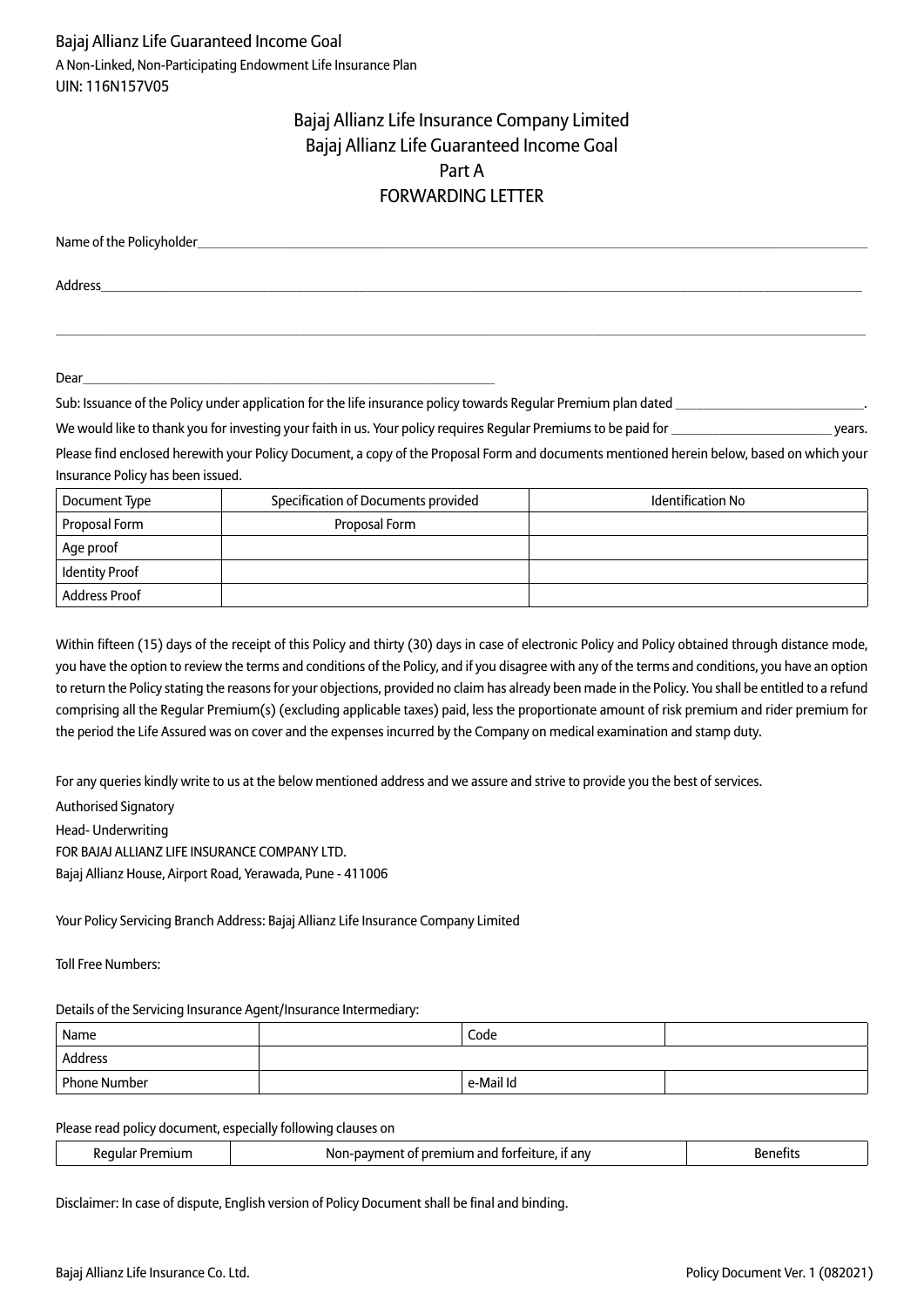A Non-Linked, Non-Participating Endowment Life Insurance Plan UIN: 116N157V05

### PREAMBLE

The Company has received a Proposal Form, declaration and the first Regular Premium from the Policyholder / Life Assured as named in this Schedule. The said Proposal Form and declaration along with any statement, report or other document leading to the issue of this Policy and referred to therein having been accepted and agreed to by the Company and the Policyholder as the basis of the contract of insurance, both parties to the assurance contract do hereby further accept and affirm that the Policy, in consideration of and subject to due receipt of Regular Premiums as set out in the Schedule, with all its parts (Policy Document and Endorsements, if any) shall be subject to the terms and conditions as contained in this Policy.

This Policy is issued on the basis of the information given, declaration made by the Policyholder in the Proposal Form, which is incorporated herein and forms the basis of this Policy.

SCHEDULE

| Name of the Policyholder_ |
|---------------------------|
| Address                   |
| Address                   |
| Pin code                  |

| Gender         | :M/F/T       | $\Delta$ ate of Birth | dd/mm/vvv                                |
|----------------|--------------|-----------------------|------------------------------------------|
| , Age at Entry | $XX >$ Years | Age of Policyholder   | <admitted admitted="" not=""></admitted> |

| Name of the Life Assured |  |
|--------------------------|--|
| <b>Address</b>           |  |
| <b>Address</b>           |  |
| Pin code                 |  |

| Policy No.                       |                                                                                                | <b>Product Name</b>                | Bajaj Allianz Life Guaranteed<br><b>Income Goal</b>                                                                                                                                    |
|----------------------------------|------------------------------------------------------------------------------------------------|------------------------------------|----------------------------------------------------------------------------------------------------------------------------------------------------------------------------------------|
| <b>Product Code</b>              |                                                                                                | <b>Policy Commencement Date</b>    |                                                                                                                                                                                        |
| Unique Identification No:        | 116N157V05                                                                                     | Gender                             |                                                                                                                                                                                        |
| Date of Commencement of Risk     |                                                                                                | Date of Birth                      |                                                                                                                                                                                        |
| Age                              | Years                                                                                          | Age                                |                                                                                                                                                                                        |
| Policy Term                      | Years                                                                                          |                                    |                                                                                                                                                                                        |
| Premium Payment Frequency        |                                                                                                | Premium Paying Term                | Years                                                                                                                                                                                  |
| Regular Premium <sup>*</sup> (₹) |                                                                                                | Extra Premium (Rs.)                |                                                                                                                                                                                        |
| Sum Assured (₹)                  |                                                                                                | <b>Maturity Date</b>               |                                                                                                                                                                                        |
| Death Benefit                    | Higher of (i)10 times Annual-                                                                  | Extended Life Cover (ELC)          | Yes/No                                                                                                                                                                                 |
|                                  | ized Premium, (ii)105% of Total<br>Premiums paid as on date of<br>death or (iii)Sum Assured or | <b>Guaranteed Maturity Benefit</b> | < <variant -="" 1="" bene-<br="" lump="" sum="">fit: Sum Assured * GE% OR<br/>Variant 2 - Income Benefit:<br/><b>Guaranteed Maturity Benefit in</b><br/>installments&gt;&gt;</variant> |
| Due Date of Last Premium         |                                                                                                |                                    |                                                                                                                                                                                        |
| Due Dates of Premium             |                                                                                                |                                    |                                                                                                                                                                                        |

\* Regular Premium will include any Extra Premium, Rider Premium but exclude GST & cess, if any.

Details of the Nominee

| Nominee(s)<br>Name | Nominee(s)<br>Age(s) | Percentage<br>Share | Relationship to the<br>Life Assured | Appointee Name [in case the<br>Nominee(s) $minor(s)$ ] | Appointees Relationship to the<br>Nominee |
|--------------------|----------------------|---------------------|-------------------------------------|--------------------------------------------------------|-------------------------------------------|
|                    | Years                | %                   |                                     |                                                        |                                           |
|                    | Years                | %                   |                                     |                                                        |                                           |
|                    | Years                | %                   |                                     |                                                        |                                           |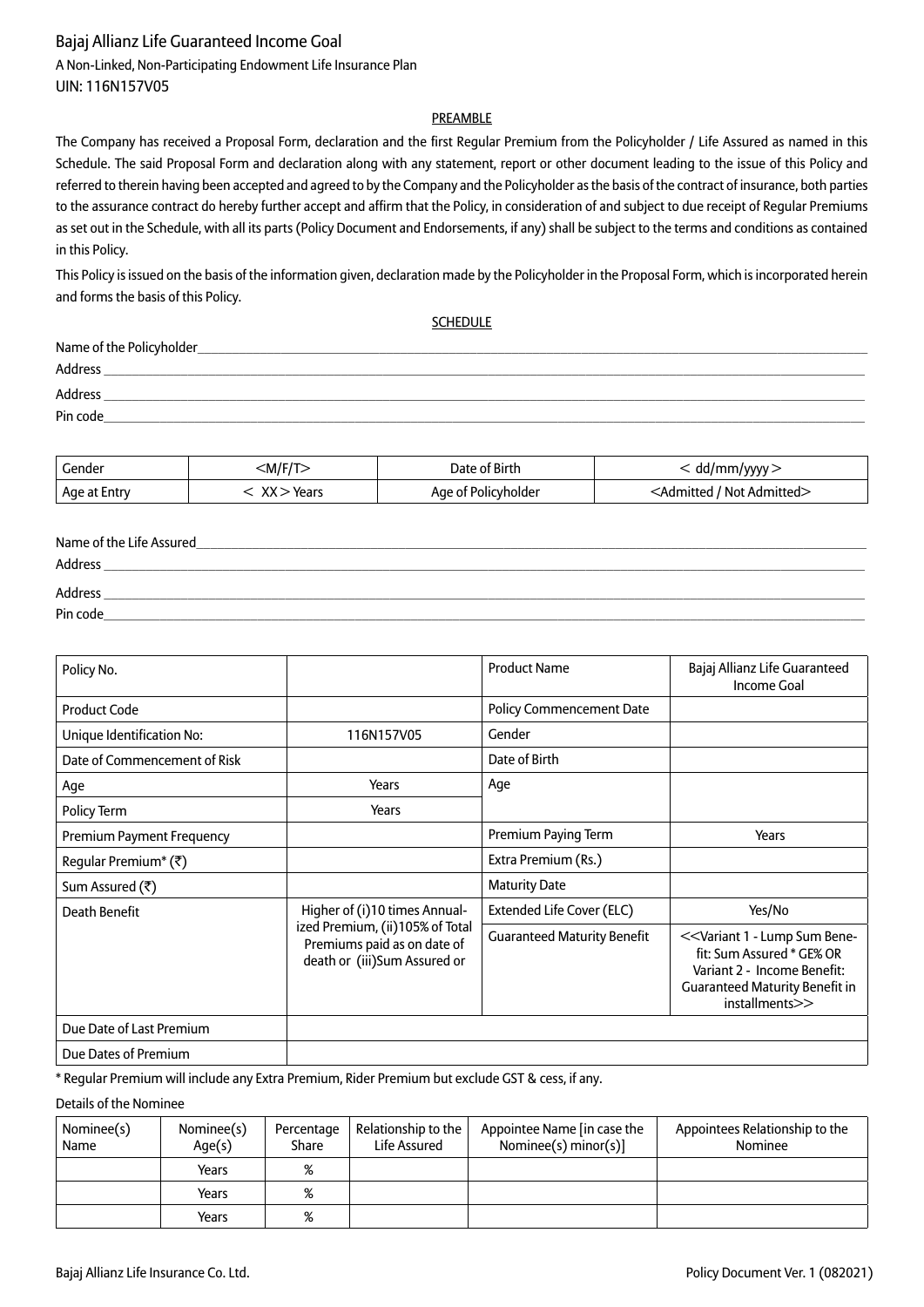## A Non-Linked, Non-Participating Endowment Life Insurance Plan

UIN: 116N157V05

| ,,,,,,<br>τται ν |  |  |
|------------------|--|--|
|                  |  |  |

Details of the Servicing Insurance Agent/Insurance Intermediary:

| Name                | Code      |  |
|---------------------|-----------|--|
| Address             |           |  |
| <b>Phone Number</b> | e-Mail Id |  |
|                     |           |  |

Additional Benefit Riders

| Additional Benefits Rider / UIN                                                                    | Name of the<br>Rider Life<br>Assured | Date of<br>Commencement<br>of Rider | Rider<br><b>Premium</b><br>Paying Term | <b>Rider</b><br>Term | Rider<br><b>Maturity</b><br>Date | <u>Sum</u><br>Assured | Rider<br>Premium |
|----------------------------------------------------------------------------------------------------|--------------------------------------|-------------------------------------|----------------------------------------|----------------------|----------------------------------|-----------------------|------------------|
| Bajaj Allianz Accidental Death Benefit<br>Rider / (UIN:116B034V02)                                 |                                      |                                     |                                        |                      |                                  |                       |                  |
| Bajaj Allianz Accidental Permanent<br>Total/Partial Disability Benefit Rider /<br>(UIN:116B036V02) |                                      |                                     |                                        |                      |                                  |                       |                  |
| Bajaj Allianz Critical Illness Benefit<br>Rider/(UIN:116B035V02)                                   |                                      |                                     |                                        |                      |                                  |                       |                  |
| Bajaj Allianz Family Income Benefit<br>Rider / (UIN:116B037V02)                                    |                                      |                                     |                                        |                      |                                  |                       |                  |
| Bajaj Allianz Waiver of Premium<br>Benefit Rider/ (UIN: 116B031V02)                                |                                      |                                     |                                        |                      |                                  |                       |                  |

# TOTAL PREMIUM PAYABLE FOR SELECTED PREMIUM PAYMENT FREQUENCY: ₹ In Words: Rupees ……………………………………………………………………………….Only

| the control of the control of the |  |  |
|-----------------------------------|--|--|
|                                   |  |  |
|                                   |  |  |

If any of the information given above is incorrect, we request you to kindly send back the whole set-of documents to the Company citing the error/ mistake.

To whom the Benefits are Payable: The Benefits are payable to the Claimant. The Policy shall be subject to and governed by the terms of the Policy Document along with the Schedule contained herein and endorsements if any, made from time to time and all these shall together form a single agreement

All taxes, including GST & cess, either existing or those that may apply in future (including enhancements of existing taxes) will be charged extra. Payment of such taxes shall be the responsibility of the Policyholder.

Bajaj Allianz Life Insurance Company does not provide any warranty or assurance that the Policyholder will be, by virtue of purchasing this Policy, eligible for any income tax or other tax rebate or relief.

Signed on behalf of Bajaj Allianz Life Insurance Company Limited for Policy No.

Affix Stamp  $(3)$ 

Issued on Authorised Signatory: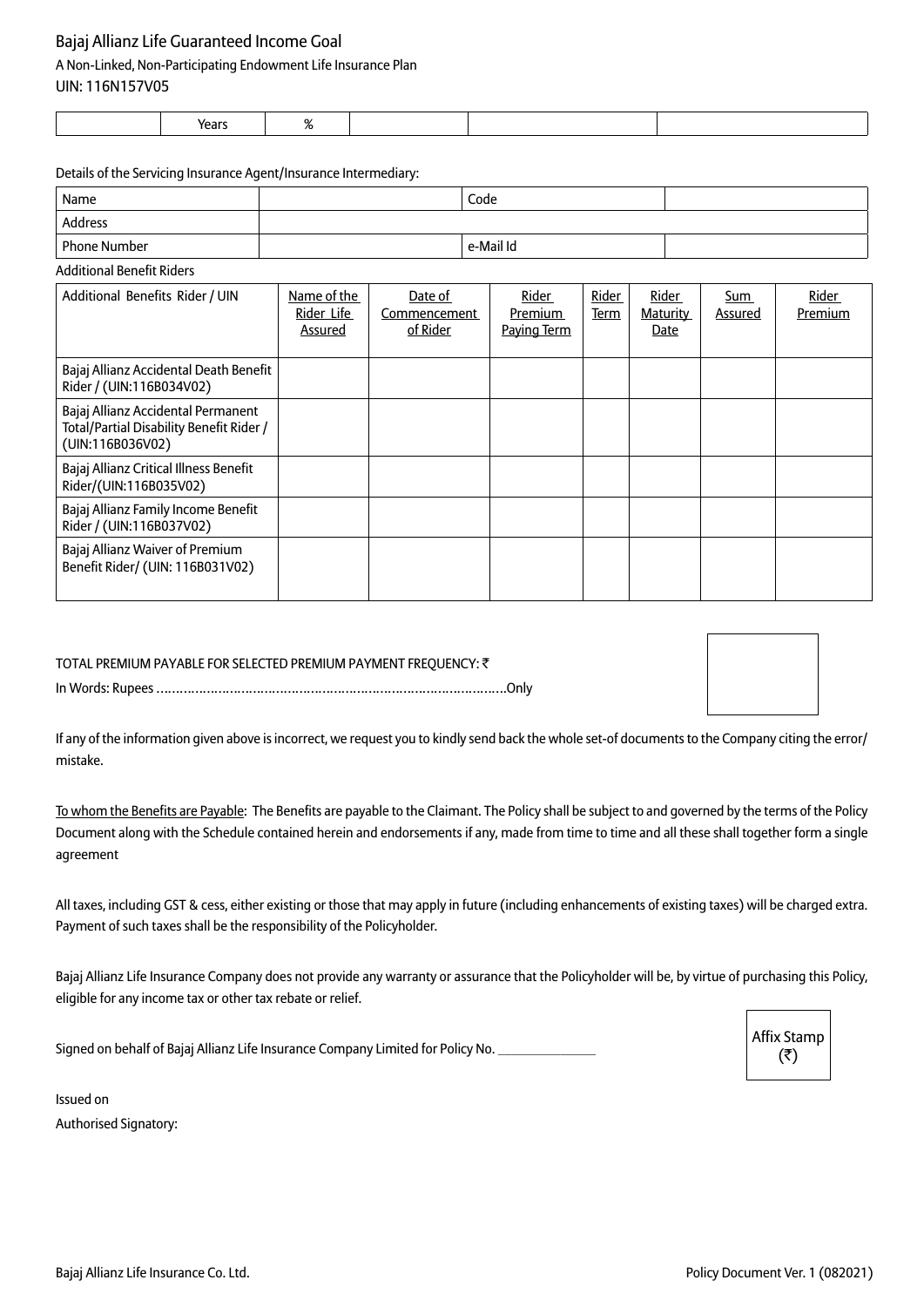A Non-Linked, Non-Participating Endowment Life Insurance Plan UIN: 116N157V05

### Part B

### DEFINITIONS & ABBREVIATIONS

This Policy is issued on the basis of the information given and declaration made by the Policyholder in the Proposal Form, which is incorporated herein and forms the basis of this Policy. The following terms shall have the meaning assigned to them below. The singular includes the plural, and references to the male include the female, where the context so permits.

- 1) Definitions & Abbreviations:
- a. "Age" means age as at last birthday.
- b. "Annualized Premium" means the total amount of Regular Premiums payable in a Policy Year. In this calculation any Extra Premium, Rider Premium or applicable taxes are excluded.
- c. "Business Day" is the common working day of the Corporate Office of the Company.
- d. "Claimant" means the Life Assured (if alive) or Policyholder (if different from the Life Assured) or the assignee or the Nominee or the legal heirs of Policyholder/Nominee(s) to whom the Policy Benefit will be payable
- e. "Company" refers to BAJAJ ALLIANZ LIFE INSURANCE COMPANY LIMITED.
- f. "Date of Commencement of Risk" means the date specified in the Schedule (unless the Policyholder is informed otherwise by the Company in writing) from which the risk cover of the Life Assured commences under the Policy.
- g. "Date of Inception of the Policy" is the date of commencement of the Policy and is the same as the Policy Commencement Date.
- h. "Death Benefit" is the benefit payable on the death of the Life Assured. The details are as given in Section 4a) below.
- i. "ELC" means Extended Life Cover
- j. "Extended Life Cover" means the additional risk cover, which has to be chosen by the Policyholder at the Policy Commencement Date and which is applicable during the ELC Period; where the amount of cover is equal to the Sum Assured on Death.
- k. "ELC Period" means for a period equal to the duration of the Premium Payment Term, from the Maturity Date and hence will extend beyond, and not be a part of, the Policy Term.
- l. "Extra Premium" means additional premium charged with the Policyholder's consent for acceptance of proposal for insurance on the basis of underwriting done by the Company based on its prevailing Board approved underwriting norms.
- m. "Financial Year" means the year starting from 1st April of a year and ending on 31st March of the subsequent year.
- n. "GE" means Guaranteed Enhancer.
- o. "GMI" means Guaranteed Maturity Instalments
- p. "GMI Period" means for a period equal to the duration of the Premium Payment Term, starting from the Maturity Date, during which the GMIs will be paid.
- q. "Goods and Service Tax" is charged based on type of policy communication address of Policyholder. This may change subject to change in rate/state in address of the Policy Holder as on date of adjustment.
- r. "Grace Period" means a period of fifteen (15) days for a monthly Premium Payment Frequency and thirty (30) days for other than monthly Premium Payment Frequency, from the due date of the Regular Premium payment.
- s. "GST" means Goods and Service Tax.
- t. "Guaranteed Enhancer" means the amount that will be included in the Guaranteed Maturity Benefit on the Maturity Date, as per the details given in Section 4c) below.
- u. "Guaranteed Maturity Benefit" is the benefit payable on the Maturity Date. The details are as given in Section 4b) below.
- v. "Guaranteed Maturity Instalments" means the payment of the

Guaranteed Maturity Benefit in instalments as chosen by Policyholder and as detailed in Section 4)b)ii) and Section 4)d) below, during the GMI Period. The GMI can be yearly, half-yearly, quarterly or monthly frequencies, as chosen by the Policyholder at the Policy Commencement Date.

- w. "IRDAI" means the Insurance Regulatory and Development Authority of India.
- x. "Life Assured" means the person named as the Life Assured in the Schedule whose life is assured under this Policy.
- y. "Maturity Date" means the date specified in the Schedule on which the Guaranteed Maturity Benefit as per Section 4b) below shall become payable to the Policyholder.
- z. "Nominee" means the person specified in the Schedule who has been nominated in writing to the Company by the Policyholder or any subsequent change made by the Policyholder by submitting the request to the Company, who is entitled to receive the Death Benefits under the Policy as mentioned in Section 4a) below.
- aa. "Paid-up Guaranteed Maturity Instalments" is the reduced value of the Guaranteed Maturity Instalments arrived at by multiplying the Paid-up Sum Assured with the percentage of the Guaranteed Maturity Instalments payable under the Policy [where Guaranteed Maturity Instalments details are as given in Section 4d) below].
- bb. "Paid-up GMI" means the Paid-up Guaranteed Maturity Instalments
- cc. "Paid-up Sum Assured" is the reduced value of the Sum Assured arrived at by multiplying the Sum Assured with the proportion of the number of Regular Premiums paid to the total number of Regular Premiums payable under the Policy.
- dd. "Paid-up Sum Assured on Death" is the reduced value of the Sum Assured on Death arrived at by multiplying the Sum Assured on Death with the proportion of the number of Regular Premiums paid to the total number of Regular Premiums payable under the Policy.
- ee. "Paid-up Sum Assured on Maturity" is the reduced value of the Sum Assured on Maturity arrived at by multiplying the Sum Assured on Maturity with the proportion of the number of Regular Premiums paid to the total number of Regular Premiums payable under the Policy.
- ff. "Policy" means the arrangements established by the Policy Document.
- gg. "Policy Anniversary" means the date corresponding numerically with the Policy Commencement Date in each subsequent year during the Policy Term.
- hh. "Policy Commencement Date" means the date of commencement of the Policy as specified in the Schedule.
- ii. "Policy Document" means this Policy wording (including the Additional Benefit Riders, if any), the Schedule (which is attached to and forms part of this Policy and includes any Annexure or endorsement(s) to it and, if more than one, then, the latest in time) and the Proposal Form.
- jj. "Policyholder" means the adult person named in the Schedule who has concluded the Policy with the Company.
- kk. "Policy Term" means the period between the Policy Commencement Date and the Maturity Date, as specified in the Schedule.
- ll. "Policy Year" means the year commencing on the Policy Commencement Date or a Policy Anniversary thereof. This is applicable even for the ELC Period (if ELC is chosen in the Policy) and for the GMI Period (if the Variant in the Policy is the Variant 2 – Income Benefit}.
- mm. "PPT" means Premium Paying Term
- nn. "Premium Paying Term" means the period specified in the Schedule during which the Regular Premium is payable.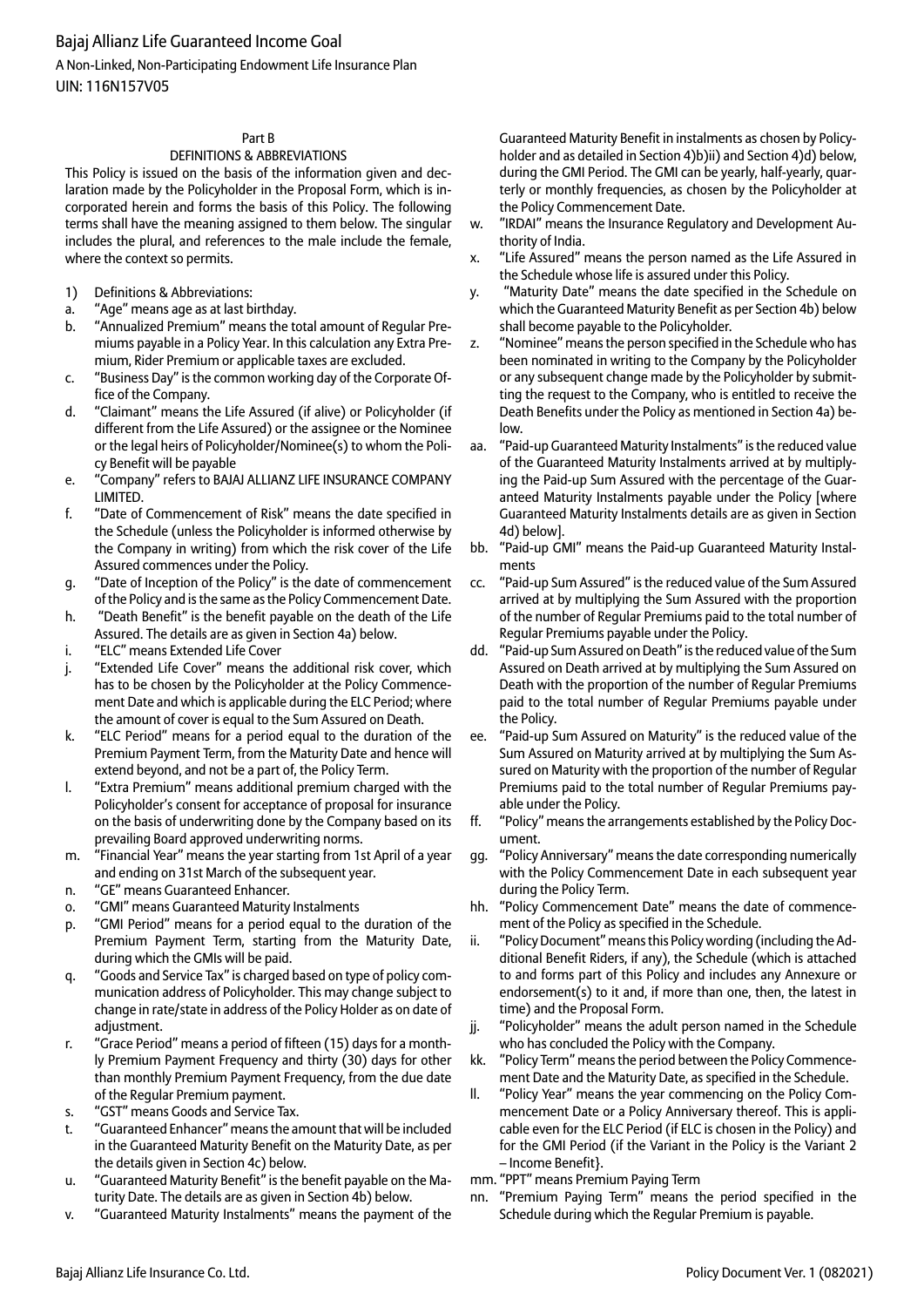A Non-Linked, Non-Participating Endowment Life Insurance Plan UIN: 116N157V05

- oo. "Premium Payment Frequency" is a regular time interval as specified in the Schedule, at which the Regular Premium is payable during the Premium Paying Term or as altered in accordance with Section 10 below.
- pp. "Proposal Form" means the Policyholder's statements in the proposal for this Policy submitted by or on behalf of the Policyholder along with any other information or documentation provided to the Company prior to inception.
- qq. "PT" means Policy Term
- rr. "Regular Premium" means the amount inclusive of Extra Premium and Rider Premium payable by the Policyholder at regular intervals during the Premium Paying Term along with applicable taxes, if any, in amount and at the Premium Payment Frequency, both, as specified in the Schedule.
- ss. "Revival period" means a period of five (5) years from the due date of first unpaid Regular Premium, during which the Policyholder is entitled to revive the Policy which was discontinued due to non-payment of Regular Premium.
- tt. "Sum Assured" is the amount as specified in the Schedule under the Policy.
- uu. "Sum Assured on Death" is the amount as specified in the Schedule under the Policy and is the higher of (i) Sum Assured, (ii) 10 times the Annualized Premium, (iii) 105% of Total Premiums paid,
- vv. "Sum Assured on Maturity" is equal to For Variant 1 – Lump Sum Benefit - Sum Assured\* GE% For Variant 2 - Income Benefit - Guaranteed Maturity Instalments.
- ww. "Surrender Benefit" means the benefit, if any, payable on the surrender of the Policy. The details are as given in Section 9 below.
- xx. "Total Premiums" means the total of the Regular Premiums received by the Company, excluding any extra premium, Rider Premium and taxes.
- yy. "Variant" means the two (2) Variants, as mentioned in Section 2) c) and detailed in Section 4)a) below, that the Policyholder has to choose-from before the Policy Commencement Date.
- 2) Policy Description
- a) This is a non-linked, non-participating, life, individual, savings, limited/regular premium payment assurance product.

Part C

- b) The plan provides Death Benefit, Guaranteed Maturity Benefit and Surrender Value.
- c) The plan provides (i) the Guaranteed Maturity Benefit in a lumpsum in Variant 1 - Lump Sum Benefit and (ii)Guaranteed Maturity Benefit in instalments in Variant 2 – Income Benefit. The details of these are given in Section 4b) below.
- d) The Policyholder will have the option to take Extended Life Cover at the inception of the Policy under both the Variants.
- e) The Variant, PT, PPT, ELC chosen (or not chosen) cannot be changed subsequently.
- f) The Policy does not in any way confer any right whatsoever on the Policyholder to otherwise share in the profits or surplus of the business of the Company.
- 3) Premium
- a) Regular Premium, including Extra Premium and Rider Premium, and along with applicable taxes, is payable in full on the due dates of premium specified in the Schedule or within the Grace Period allowed, during the Premium Paying Term.
- b) The Company does not have any obligation to issue a notice that Regular Premium is due or for the amount that is due.
- c) The Company will not accept any amount less than the Regular Premium along with applicable taxes, if any, due as the Regular Premium.
- d) Where the Regular Premium along with applicable taxes, if any, in full has not been paid even within the Grace Period, the Policy shall be subject to the "Non-payment of Premium and Non-Forfei-

ture" condition(s) as per Section 6 below.

- 4) Policy Benefits
- a) Death Benefit
	- Under Variant 1 Lump Sum Benefit or under Variant 2 Income Benefit, on death of the Life Assured, the Company, shall pay the following benefit to the Claimant, subject to Section 12, Section 14, Section 15 and Section 23 below and provided the Policy has not been terminated as per Section 16 below.
- (1) If the Policy is in-force as on the date of death and, as applicable, all the due Regular Premiums have been paid in full, Sum Assured on Death as on date of death, shall be payable as the Death Benefit.
- (2) If the Policy is a paid-up [as per Section 6b) below], Paid-up Sum Assured on Death, as on the date of death, shall be payable as the Death Benefit.
- (3) If the Policy is lapsed [as per Section 6a) below], no Death Benefit shall be payable.
- (4) If the death of the Life assured is during the Policy Term, the Policy will terminate, immediately and automatically, on the date of death of the Life Assured under both the Variants.
- (5) If ELC has been chosen under the Policy, and the death of the Life Assured occurs during the ELC Period,
- (i) Variant 1 Lump Sum Benefit: The Policy will terminate, immediately and automatically, on the date of death of the Life Assured
- (ii) Variant 2 Income Benefit: The risk cover under the Policy will terminate, immediately and automatically, on the date of death of the Life Assured, and the Policy will terminate on the payment of the last Guaranteed Maturity Instalment or the last Paid-up Guaranteed Maturity Instalment, as applicable.
- (6) Notwithstanding that mentioned above, if the death of the Life Assured, is during the Grace Period, the full Death Benefit as per Sub-Section a)(1), Sub-Section a)(2), Sub-Section a)(3), Sub-Section a)(4) and Sub-Section a)(5) above, as applicable, will be payable, after deduction of the due Regular Premiums from the Death Benefit payable.
- b) Guaranteed Maturity Benefit On the Maturity Date, provided the Policy has not been terminated per Section 16 below, the Company shall pay the following Guaranteed Maturity Benefit to the Policyholder.
- i) In Variant 1 Lump Sum Benefit:
- (1) If all the due Regular Premiums have been paid in full, Sum Assured \* GE% shall be paid as the Guaranteed Maturity Benefit.
- (2) If the Policy is paid-up [as per Section 6b) below], Paid-up Sum Assured \* GE% shall be paid as the Guaranteed Maturity Benefit.
- (3) If ELC has been chosen under the Policy, the Policy will continue till the end of the ELC Period. No further Guaranteed Maturity Benefit shall be payable under the Policy during or at the end of the ELC Period.
- (4) If ELC has not been chosen under the Policy, the Policy will terminate on payment of the Guaranteed Maturity Benefit.
- (5) The Guaranteed Maturity Benefit will be subject to minimum of 100% of Total Premium\* paid under the Policy.
- ii) In Variant 2 Income Benefit:
- (1) If all the due Regular Premiums have been paid in full or if the Policy is a paid-up [as per Section 6b) below], the Guaranteed Maturity Benefit shall be paid as GMI or Paid-up GMI, respectively, over the GMI Period at the GMI frequency chosen by the Policyholder.
- (2) Irrespective of the Life Assured being alive or not during the GMI Period, the Policy will continue till payment of the last GMI or the last Paid-up GMI, as applicable.
- (3) If ELC has not been chosen under the Policy, the risk cover under the Policy will terminate, immediately and automatically on the Maturity Date, and the Policy will terminate on the payment of the last GMI or the last Paid-up GMI, as applicable.
- (4) If ELC has been chosen under the Policy, irrespective of the Life Assured being alive or not during the GMI Period, the Policy will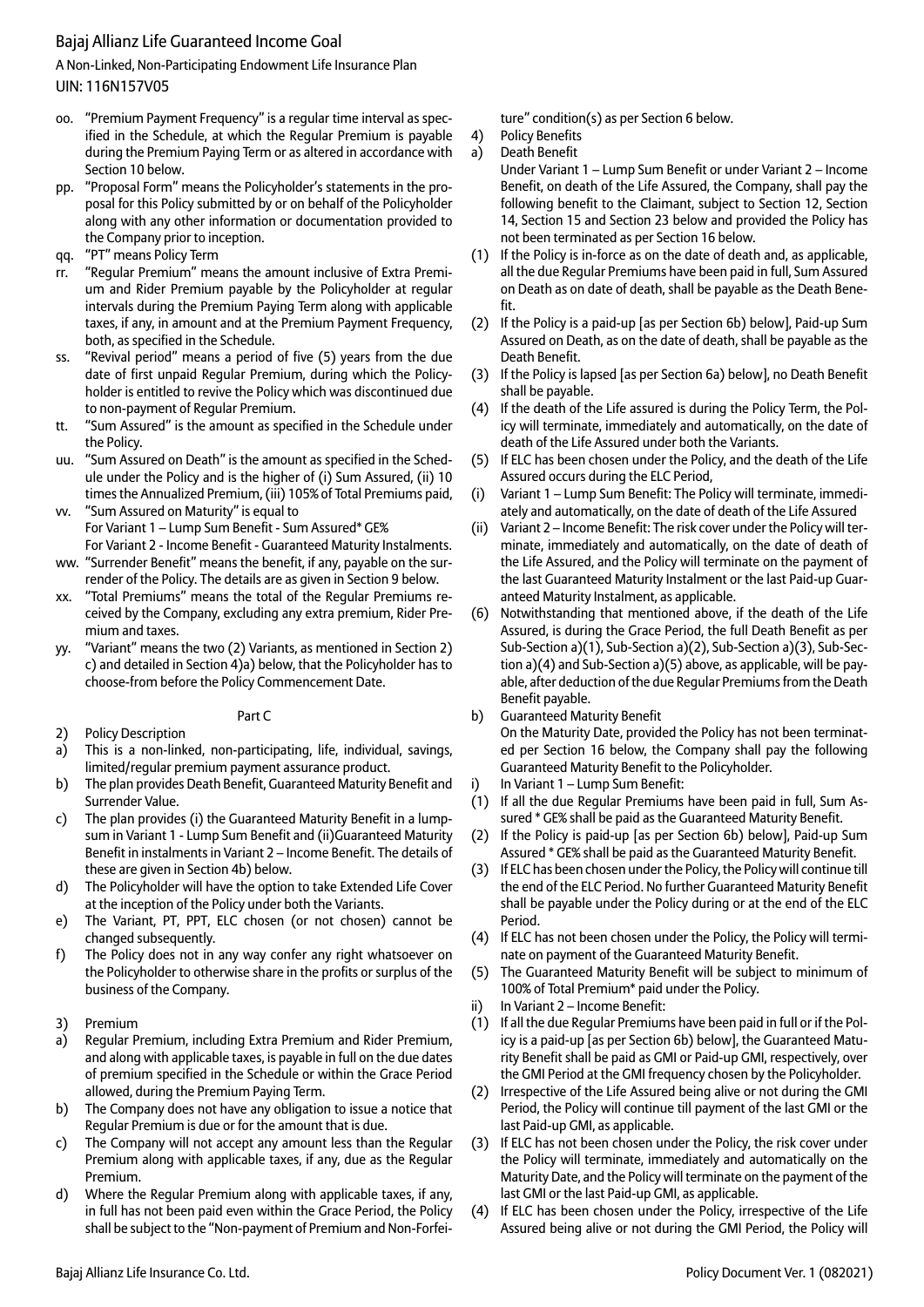A Non-Linked, Non-Participating Endowment Life Insurance Plan UIN: 116N157V05

continue till payment of the last GMI or the last Paid-up GMI, as applicable.

- (5) The sum of all GMIs put together will be subject to minimum of 100% of Total Premiums paid under the Policy.
- iii) If the Policy is lapsed [as per Section 6a) below], under both the Variant 1 – Lump Sum Benefit and Variant 2 – Income Benefit, no Guaranteed Maturity Benefit shall be payable under the Policy.
- c) Guaranteed Enhancer [Only under Variant 1– Lump Sum Benefit] If the Variant chosen in the Policy is the Variant 1 – Lump Sum Benefit
- i) The Guaranteed Enhancer is the percentage by which the Sum Assured or the Paid-up Sum Assured (as applicable) will be increased, in order to calculate the Guaranteed Maturity Benefit under the Policy; as detailed in Section 4)b)i) above.
- ii) The GE% will depend on the PT and the PPT under the Policy, and the percentages are as given in the table below.

| PT – PPT (<br>in years)  | 10<br>- 5 | 10<br>$-7$ |      | $10 - 10$                                         |                   |   |      | $12 - 512 - 712 - 8$ |               | $12 - 12$    |
|--------------------------|-----------|------------|------|---------------------------------------------------|-------------------|---|------|----------------------|---------------|--------------|
| GE%                      | 310%      |            | 410% | 520%                                              | 375%              |   | 450% | 490%                 |               | 600%         |
| $PT - PPT($<br>in years) | 5         | $-7$       | $-8$ | 15-  15  15  15-  15-  20-  20-  20-<br>  10      | $12 \overline{ }$ | 5 |      | 8                    | $120 -$<br>10 | $20 -$<br>12 |
| GE%                      |           |            |      | 380% 455% 495% 545% 605% 385% 460% 500% 550% 610% |                   |   |      |                      |               |              |

- iii) The Guaranteed Enhancer Benefit is not available for a lapsed Policy or a surrendered Policy.
- d) Guaranteed Maturity Instalments [Only Under Variant 2 Income Benefit]

If the Variant chosen in the Policy is the Variant 2 – Income Benefit and provided the Policy has not been terminated per Section 16 below, GMI or Paid-up GMI shall be payable under the Policy, as per in Section 4)b)ii) above.

The GMIs will be paid during GMI Period to the Policyholder/Life Assured, as long as he is alive, or to the Claimant thereafter.

The GMIs can be in yearly, half–yearly, quarterly or monthly instalments, as chosen by the Policyholder. The Policyholder will have an option to change the GMI frequency, as feasible, during the Policy Term and/or the GMI Period.

- If all due Regular Premiums under the Policy are paid,
- (1) For the yearly GMI frequency, in an in-force policy, the percentage of the Sum Assured paid as GMI shall be as specified in the table below. The GMI will be payable at the end of the GMI Year (the year commencing from the Maturity Date and every subsequent anniversary thereof) mentioned in the table below.

| <b>GMI</b>                                    |              |              |              |              | PT-PPT       |              |              |           |
|-----------------------------------------------|--------------|--------------|--------------|--------------|--------------|--------------|--------------|-----------|
| Year<br>(Post<br>the<br>Policy<br><b>Term</b> | $05 -$<br>05 | $10 -$<br>05 | $12 -$<br>05 | $07 -$<br>07 | $10 -$<br>07 | $12 -$<br>07 | $10 -$<br>10 | $12 - 12$ |
| 1                                             | 40%          | 40%          | 50%          | 45%          | 45%          | 55%          | 50%          | 55%       |
| $\overline{2}$                                | 45%          | 45%          | 55%          | 50%          | 50%          | 60%          | 55%          | 60%       |
| 3                                             | 50%          | 50%          | 60%          | 55%          | 55%          | 65%          | 60%          | 65%       |
| $\overline{4}$                                | 55%          | 55%          | 65%          | 60%          | 60%          | 70%          | 65%          | 70%       |
| 5                                             | 60%          | 60%          | 70%          | 65%          | 65%          | 75%          | 70%          | 75%       |
| 6                                             |              |              |              | 70%          | 70%          | 80%          | 75%          | 80%       |
| $\overline{\mathbf{z}}$                       |              |              |              | 75%          | 75%          | 85%          | 80%          | 85%       |
| 8                                             |              |              |              |              |              |              | 85%          | 90%       |

| 9  |  |  |  | 90% | 95%  |
|----|--|--|--|-----|------|
| 10 |  |  |  | 95% | 100% |
|    |  |  |  |     | 105% |
| 12 |  |  |  |     | 110% |

- (2) For other than yearly GMI frequency, in an in-force Policy.
- (a) The first GMI will be at the end of the one GMI frequency period (viz., half-year, quarter or month) from the Maturity Date. The subsequent GMI/s will be each subsequent GMI frequency period (viz., half-year, quarter or month) from the previous.
- (b) To arrive at the GMIs for the other than yearly GMI frequencies, a factor, as per the table below, will be applied on the yearly GMI percentages mentioned in sub-section (i) above.

| Frequency | Half-yearly | Quarterly | Monthly |
|-----------|-------------|-----------|---------|
| Factor    | 0.49        | 0.24      | 0.08    |

- For a paid-up Policy [as per Section 6b) below], the percentages [as per Sub-Section (1) and Sub-Section (2) above] will be applied on the Paid-up Sum Assured (instead of the Sum Assured). All the other workings of the feature will be as detailed above in Sub-Section (1) and Sub-Section (2) above.
- iii) These GMIs will be paid (post the Maturity Date) irrespective of the Life Assured being alive or not.
- iv) This feature is not available for a lapsed Policy or a surrendered Policy.
- e) Extended Life Cover (ELC) [Under both Variants]
- i) At the Policy Commencement Date, the Policyholder will have the option to choose the ELC under the Policy.
- ii) On the death of the Life Assured during the ELC Period, the Death Benefit equal to the Sum Assured on Death will be paid under ELC.
- iii) The treatment of the Policy during the ELC Period shall be in the manner specified in Section 4)a) and Section 4)b) above.
- iv) Once chosen at Policy Commencement Date, the Policyholder will not have the option to remove the ELC from the Policy. Part D

### 5) Free Look Period

Within 15 days of the receipt of this Policy and thirty (30) days in case of electronic policy and policy obtained through distance mode, the Policyholder will have an option to review the terms and conditions of the Policy and if the Policyholder disagrees to any of the terms & conditions, he/she will have an option to return the Policy stating the reasons for objections. The Policyholder shall be entitled to a refund comprising of all Regular Premiums (excluding applicable taxes) paid, less the proportionate amount of risk premium including proportionate amount of Rider risk premium for the period the Life Assured was provided cover and the expenses incurred by the Company on account of medical examination and stamp duty charges.

- 6) Non-payment of Premium and Non-Forfeiture If a Regular Premium due under the Policy has not been paid in full before the expiry of the Grace Period, the Policy will be subject to the below mentioned conditions.
- a) If at least two (2) full years' Regular Premiums are not paid under a Policy, the Policy shall, immediately & automatically, lapse, and no benefit under the Policy will be payable.
- b) If at least two (2) full years' Regular Premiums are paid under a Policy , but subsequent Regular Premiums are not paid:
- i) The Policy will, immediately and automatically, be converted to a paid-up Policy on the expiry of the Grace Period. The Sum Assured, Sum Assured on Death & Sum Assured on Maturity under the Poli-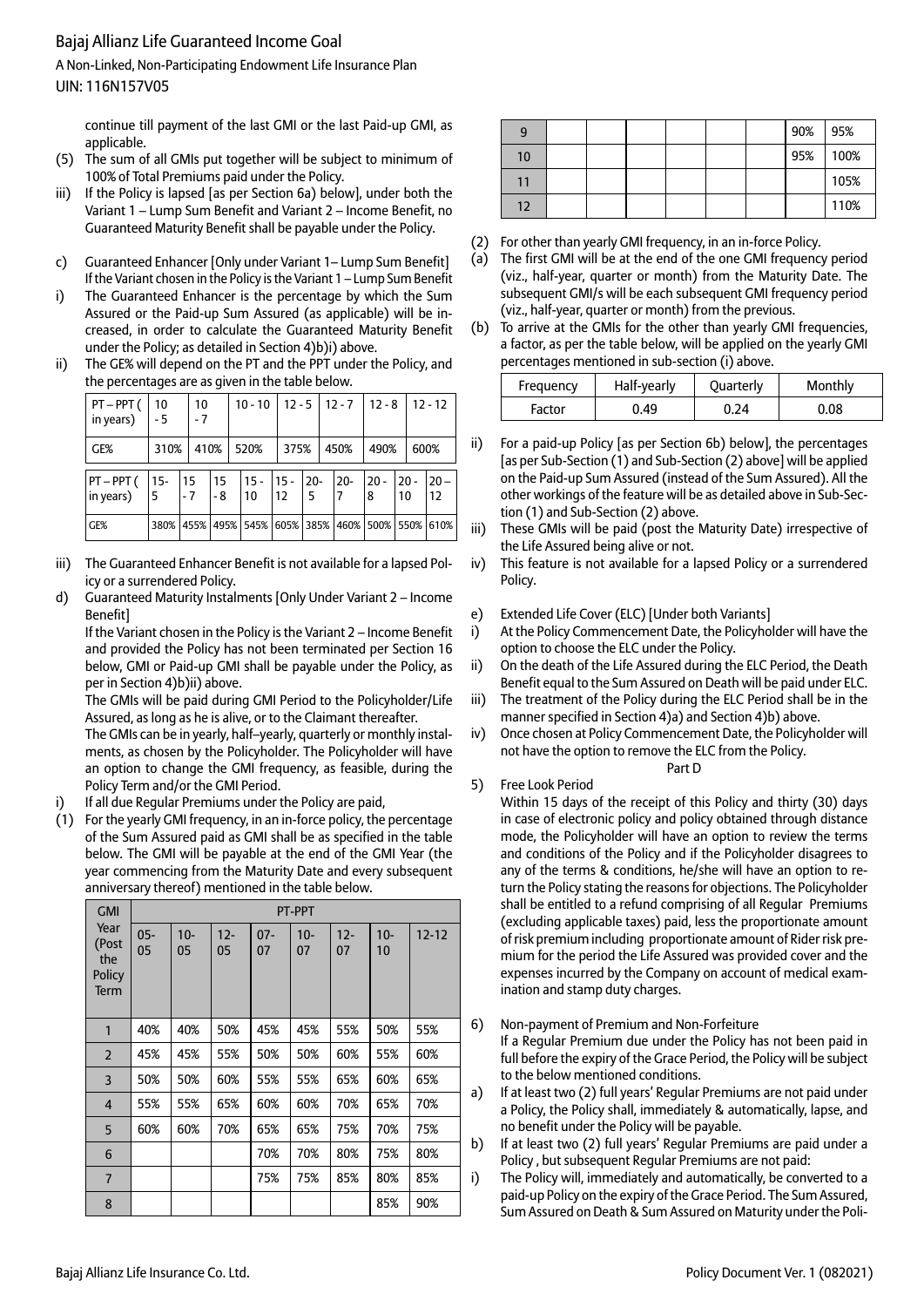A Non-Linked, Non-Participating Endowment Life Insurance Plan UIN: 116N157V05

cy shall be reduced to Paid-up Sum Assured, Paid-up Sum Assured on Death, Paid-up Sum Assured on Maturity.

- ii) On death of the Life Assured in the paid-up Policy, the death benefit payable is as mentioned in Section 4a) above:
- iii) The Guaranteed Maturity Benefit payable under the paid-up Policy is as mentioned in Section 4b) above.
- c) The Policyholder may revive the lapsed or paid-up Policy during the Revival Period, subject to the conditions as per Section 7 below.
- 7) Revival
- a) If the Policy is lapsed or has become paid-up [both, as in Section 6 above] due to non-payment of due Regular Premium, the Policy can be revived by the Policyholder anytime during the Revival Period, subject to the conditions mentioned below:
- i) The application for revival is received within the Revival Period and before the Maturity Date.
- ii) The arrears of Regular Premiums together with interest, at such rate as the Company may decide from time to time along with applicable taxes are paid. The current applicable interest rate on revival is 9.0% p.a. compounded half-yearly;
- iii) The Policyholder furnishes, at his own expense, satisfactory evidence (as decided by the Company) on health of the Life Assured and continuity of insurability.
- iv) The revival of the Policy may be on terms different from those applicable to the Policy before it was lapsed/became paid-up, based on the prevailing Board approved underwriting policy of the Company. The Company may refuse to revive the Policy (based on the prevailing Board approved underwriting policy of the Company), and refund the amount deposited for the purposes of revival of the Policy.
- v) The revival of the Policy will take effect only on it being specifically communicated by the Company to the Policyholder.
- b) On revival, the Sum Assured, Sum Assured on Death, Sum Assured on Maturity, GE percentage and/or GMI percentage under the Policy which prevailed before the date of latest lapse/paid-up will be reinstated, subject to Sub-Section a)iii) Sub-Section a)iv) above. *Note: The revival interest rate will be benchmarked to the G-Sec based on the information from Financial Benchmark India Private Ltd (FBIL). It will be equal to [10-year G-Sec yield PLUS 2%] rounded-up to the next full interest rate. The revival interest rate will be reviewed on an annual basis. Any change in bases used for determination of applicable interest rate will be subject to prior approval of IRDAI.*
- 8) Foreclosure

If loan has been taken under the Policy and the Policy is paid-up [as mentioned in Section 6b) above] and if at any time the loan outstanding plus interest-on-loan approaches the Surrender Benefit available then under the Policy, the Company will inform the Policyholder of the same, for the payment of interest-due and/or full/part repayment with the notice period of 30 days. If not paid, at the end of such notice period, the Policy will be, immediately and automatically, foreclosed by adjusting the Surrender Benefit to the outstanding loan plus interest-on-loan. However if the Policy is in-force it will still continue.

- 9) Surrender Value
- (a) Provided the Policy has not already been terminated as per Section 16 below, the Policy can be surrendered by the Policyholder at any time.
- (b) The Policy will acquire Surrender Value provided at least two (2) full years' Regular Premiums are paid under a Policy.
- (c) The Surrender Benefit payable is the higher of the Guaranteed Surrender Value (GSV) or the Special Surrender Value (SSV).
- (d) GSV factors are as per the table below. GSV factor will be applied on the Total Premiums received as on the date of surrender, to arrive at the GSV.

Variant 1 – Lump Sum Benefit & Variant 2– Income Benefit

| PT/PPT                              |                | Policy Surrender Year |     |     |      |      |      |      |      |  |  |
|-------------------------------------|----------------|-----------------------|-----|-----|------|------|------|------|------|--|--|
|                                     | $\overline{2}$ | 3                     | 4   | 5   | 6    | 7    | 8    | 9    | 10   |  |  |
| 5/5                                 | 30%            | 35%                   | 90% | 90% | N.A. | N.A. | N.A. | N.A. | N.A. |  |  |
| 7/7                                 | 30%            | 35%                   | 50% | 50% | 90%  | 90%  | N.A. | N.A. | N.A. |  |  |
| 10/5.<br>10/7,<br>10/10             | 30%            | 35%                   | 50% | 50% | 50%  | 50%  | 60%  | 90%  | 90%  |  |  |
| 12/5, 12/<br>7,12/8<br>and 12/12    | 30%            | 35%                   | 50% | 50% | 50%  | 50%  | 60%  | 60%  | 70%  |  |  |
| 15/5,15/7,<br>15/8, 15/<br>10,15/12 | 30%            | 35%                   | 50% | 50% | 50%  | 50%  | 60%  | 60%  | 70%  |  |  |
| 20/5,20/<br>7,20/8,20/<br>10,20/12  | 30%            | 35%                   | 50% | 50% | 50%  | 50%  | 60%  | 60%  | 65%  |  |  |

| PT/PPT                             |      | <b>Policy Surrender Year</b> |      |      |      |      |      |      |      |      |
|------------------------------------|------|------------------------------|------|------|------|------|------|------|------|------|
|                                    | 11   | 12                           | 13   | 14   | 15   | 16   | 17   | 18   | 19   | 20   |
| 5/5                                | N.A. | N.A.                         | N.A. | N.A. | N.A. | N.A. | N.A. | N.A. | N.A. | N.A. |
| 7/7                                | N.A. | N.A.                         | N.A. | N.A. | N.A. | N.A. | N.A. | N.A. | N.A. | N.A. |
| 10/5,<br>10/7,<br>10/10            | N.A  | N.A                          | N.A  | N.A  | N.A  | N.A  | N.A  | N.A  | N.A  | N.A  |
| 12/5, 12/<br>7,12/8<br>and 12/12   | 90%  | 90%                          | N.A  | N.A  | N.A  | N.A  | N.A  | N.A  | N.A  | N.A  |
| 15/5,15/7,<br>15/8,15/<br>10,15/12 | 75%  | 80%                          | 85%  | 90%  | 90%  | N.A  | N.A  | N.A  | N.A  | N.A  |

- (e) The SSV is sum of SSV1 and SSV2.
- (1) The amount of SSV1 will be arrived at by multiplying the Paid-up Sum Assured on Death with the SSV1 factor.
- (2) For Variant 1 Lump Sum, the amount of SSV2 will be arrived at by multiplying the Paid-up Sum Assured with Guaranteed Enhanced % and the SSV2 factor.
- (3) For Variant 2 Income Benefit,
- i) If the surrender is during the Policy Term, the amount of SSV2 will be arrived at by multiplying the PV Factor \* sum of all outstanding GMI (or Paid-up GMIs) \* SSV2 factor.
- ii) If the surrender is during the GMI Period in a paid-up Policy [as per Section 6)b) above], then PV Factor \* sum of all outstanding Paidup GMIs would be paid as Surrender Benefit.
- iii) If the surrenders is during the GMI period in a policy where all premiums have been paid, PV Factor \* sum of all outstanding GMIs would be paid as Surrender Benefit.
- iv) The Surrender Benefit under sub-sections (ii) and (iii) above will, also, be referred to as "Discounted Value".
- v) The PV Factors are given in Annexure II attached herewith.
- (4) The SSV1 factors, SSV2 factors and PV factors are given in the attached Annexure II. These factors are not guaranteed and the Company will review these factors from time to time, subject to IRDAI approval.
- 10) Flexibilities: Alteration of Premium Payment Frequency The Policyholder will have an option to change the prevailing Premium Payment Frequency under the Policy at any Policy Anniversary, subject to the availability of the frequency and subject to the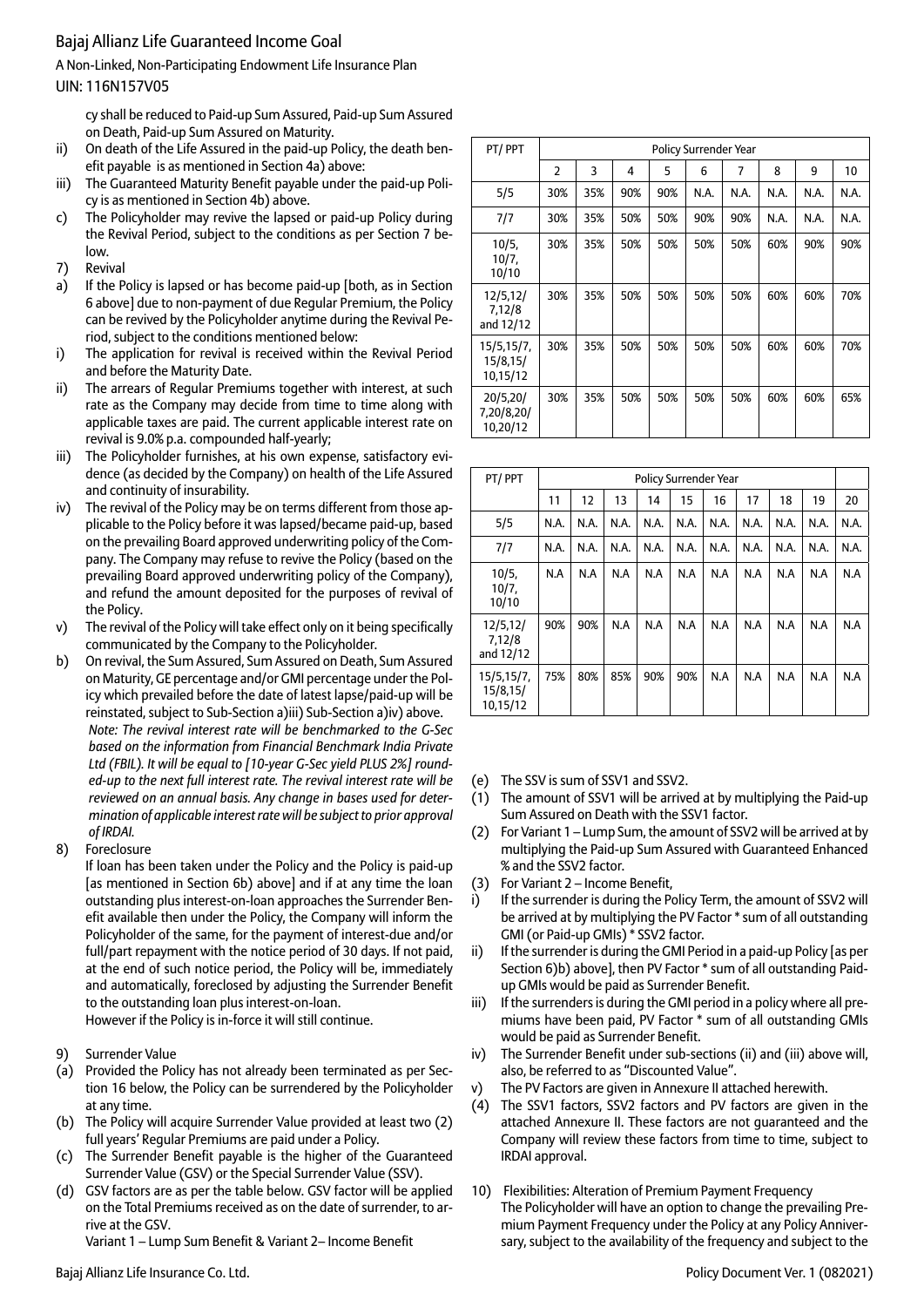A Non-Linked, Non-Participating Endowment Life Insurance Plan UIN: 116N157V05

minimum modal Regular Premiums applicable under the product then.

11) Policy Loans

 The Policy holder can take loan under the Policy, provided the Policy has acquired Surrender Benefit.

- The maximum amount of loan will be equal to 70% of the amount of Surrender Benefit available as on the date of loan request.
- b) The loan interest rate applicable on the loan amount will be decided by the Company from time to time. Currently, the applicable loan interest rate under the approved products is 9.0% p.a. compounded half-yearly.
- c) The Policyholder can repay part or full amount of loan and/or loan interest at any time during the Policy Term.
- d) If death, surrender or maturity takes place during the subsistence of loan, then, any loan and/or loan-interest outstanding as on the date of death, as on the date of surrender or as on the Maturity Date (as applicable) will be recovered from the Death Benefit, Surrender Benefit or Guaranteed Maturity Benefit, as applicable. In Variant 2 – Income Benefit, each due GMIs /Paid-up GMIs will be adjusted against any loan outstanding at that time.
- e) Notwithstanding what has been mentioned in Sub-Section d) above, any time during the Policy Term, if the outstanding loan plus loan interest approaches the Surrender Benefit available under the Policy as on that date, the Policy will be foreclosed subject to Section 8 above.

 *Note: The loan interest rate will be benchmarked to the G-Sec based on the information from Financial Benchmark India Private Ltd (FBIL). It will be equal to [10-year G-Sec yield PLUS 2%] rounded-up to the next full interest rate. The loan interest rate will be reviewed on an annual basis. Any change in bases used for determination of applicable interest rate will be subject to prior approval of IRDAI.*

Part E

CHARGES, FUND OPTIONS, PORTFOLIO STRATEGIES, Etc

Not Applicable

Part F

- General Conditions
- 12) Exclusions: Suicide Exclusions In case of death of life assured due to suicide within 12 months
	- from the date of commencement of risk or the date of latest revival of the policy, whichever is later, then the Claimant shall be entitled to receive, the higher of 80% of the total premiums paid till the date of death of the Life Assured or the Surrender Benefit available as on the date of death of the Life Assured, provided the policy is in force.
- 13) Age Proof
- a) The Premium payable under the Policy is calculated on the basis of the Life Assured's Age and gender as declared in the Proposal Form. If the Life Assured's Age has not been admitted by the Company, the Policyholder shall furnish such proof of the Life Assured's Age as is acceptable to the Company and have the Age admitted.
- If the Age so admitted (the "correct Age") is found to be different from the Age declared in the Proposal Form, then, without prejudice to the Company's other rights and remedies including those under the Insurance Act 1938, as amended from time to time, the following actions shall be taken:
- i) If the correct Age is such as would have made the Life Assured uninsurable under this Policy, the plan of assurance shall stand altered to such plan of assurance as is generally granted by the Company for the Life Assured's correct Age, which will be subject to the terms and conditions as are applicable to that plan of assurance. If it is not possible to grant any other plan of assurance, the Policy shall stand terminated with immediate effect and the Com-

pany shall make payment of a refund comprising the all Regular Premiums (excluding applicable taxes) paid, less the proportionate amount of risk premium for the period the Life Assured was on cover and the expenses incurred by the Company on medical examination and stamp duty expense.

- ii) If the Life Assured's correct Age is higher than the Age declared in the Proposal Form, the Regular Premium payable under the Policy shall be altered corresponding to the correct Age of the Life Assured and the accumulated difference between the corrected Regular Premium and the original Regular Premium from the Policy Commencement Date up to the date of such alteration shall be collected from the Policyholder. If the Policyholder disagrees to pay the same, the Policy will be terminated with immediate effect by the Company and the Company shall make payment of a refund comprising the all Regular Premiums (excluding applicable taxes) paid, less the proportionate amount of risk premium for the period the Life Assured was on cover and the expenses incurred by the Company on medical examination and stamp duty expense.
- iii) If the Life Assured's correct Age is lower than the Age declared in the Proposal Form, the Regular Premium payable under the Policy shall be altered corresponding to the correct Age of the Life Assured from the next due date of Regular Premium. The Company shall refund of the excess premium received (which is the total of the difference between the original Regular Premium and the corrected Regular Premium from the Policy Commencement Date up to the date of such alteration).
- 14) Assignment

 Assignment should be in accordance with provisions of section 38 of the Insurance Act 1938 as amended from time to time. [A Leaflet containing the simplified version of the provisions of section 38 is enclosed in Annexure – AA for reference]

15) Nomination

 Nomination should be in accordance with provisions of section 39 of the Insurance Act 1938 as amended from time to time. [A Leaflet containing the simplified version of the provisions of section 39 is enclosed in Annexure – BB for reference]

- 16) Termination Conditions
- a) The risk cover under the Policy shall, immediately and automatically, terminate on the earliest occurrence of any of the following events:
- i) At the end of the Grace Period, if the Policy is lapsed [as per Section 6)a) above].
- ii) On the Maturity Date under Variant 2 Income Benefit, if ELC is not chosen in the Policy.
- iii) On the date of death of the Life Assured under Variant 2 Income Benefit
- iv) On Free Look Cancellation (as per Section 5 above).
- b) The Policy shall, immediately and automatically, terminate on the earliest occurrence of any of the following events:
- i) Payment of Surrender Benefit.
- ii) On the expiry of the Revival Period, in a lapsed Policy [as per Section 6)a) above], where the Policy is not revived.
- iii) On foreclosure [as per Section 8) above], if at any time for a Policy that is paid-up, the outstanding loan plus loan interest approaches the Surrender Benefit available under the Policy and no payment is made even on the expiry of the 30 days' notice as mentioned in Section 11e) above.
- iv) On the date of death of the Life Assured, except for those covered under Variant 2 – Income Benefit, in which case, on payment of last GMI/Paid up GMI.
- v) On the Maturity Date, under Variant 1 Lump Sum Benefit.
- vi) On payment of the last GMI/Paid-up GMI, under Variant 2 Income Benefit.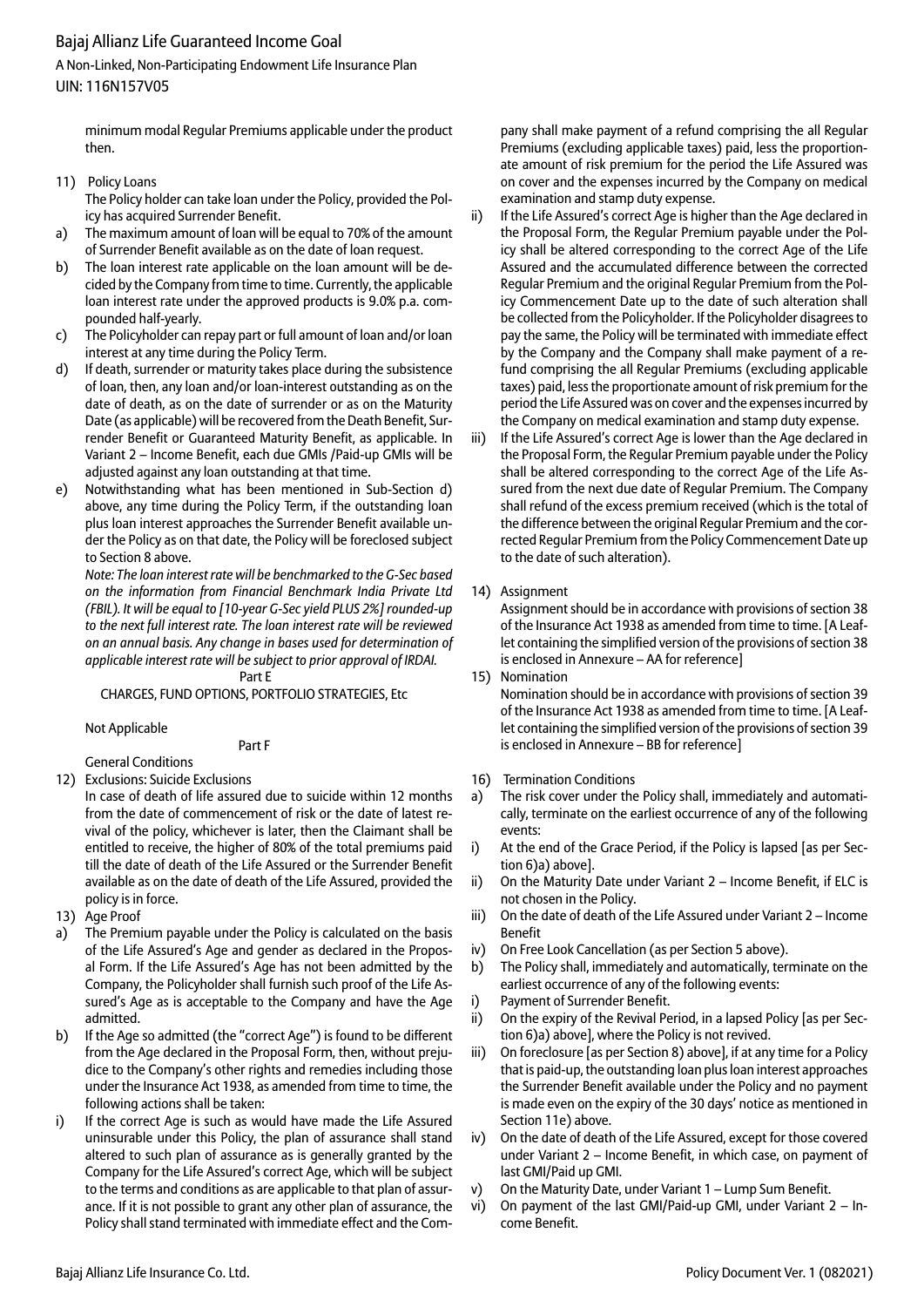A Non-Linked, Non-Participating Endowment Life Insurance Plan UIN: 116N157V05

- vii) At the end of the ELC Period, if ELC is chosen in the Policy.
- 17) Fraud Misstatement and forfeiture

 Fraud, Misstatement and forfeiture would be dealt with in accordance with provisions of section 45 of the Insurance Act 1938 as amended from time to time. [A Leaflet containing the simplified version of the provisions of section 45 is enclosed in Annexure – CC for reference]

18) Notices

 Any notice, direction or instruction under this Policy which may be in writing or in any kind of electronic/digital format and if it is to:

- a) The Policyholder or the life assured:
- i) Shall be sent either by hand, post, courier, facsimile, Short Messaging Service (SMS), Voice call, e-mail or through any other digital/ electronic media to the Policyholder or Life Assured to the address or communication/ correspondence details specified by the Policyholder in the Proposal Form or as per subsequent most recent change of address and/or communication/correspondence details intimation submitted by him to the Company.
- ii) The Company shall not be responsible for any consequences arising out of non-intimation of change of the Policyholder's address and/or communication/correspondence details. In case the notice comes back to the Company undelivered to the Policyholder, after sufficient attempts, there shall be no obligation upon the Company to make further attempt again towards dispatch of the notice which was returned undelivered.
- b) The Company, shall be submitted by hand, post, facsimile or E-mail:

Bajaj Allianz Life Insurance Company,

 Bajaj Allianz House, Airport Road, Yerawada, Pune – 411 006 Toll Free No. 1800 209 7272 | Fax: 020-6602-6789 e-mail: customercare@bajajallianz.co.in

 The Policyholder must ensure that he keeps the Company informed if there is a change of address and contact details. This will enable the Policyholder to receive regular updates, and communication from time to time and facilitate efficient and timely payouts by the Company of the benefits under the Policy.

19) Electronic Transactions

 Subject to Section 18 above, the Policyholder agrees to adhere to and comply with all such terms and conditions as the Company may prescribe from time to time with regard to all transactions and hereby agrees and confirms that all transactions (other than those requiring a written notice or communication under this Policy) effected by or through facilities for conducting remote transactions including the Internet, World Wide Web, electronic data interchange, call centres, tele-service operations (whether voice, video, data or combination thereof) or by means of electronic, computer, automated machines network or through other means of telecommunication, established by or on behalf of the Company, for and in respect of the Policy or its terms, or the Company's other products and services, shall constitute legally binding and valid transactions when done in adherence to and in compliance with the Company's terms and conditions for such facilities, as may be prescribed from time to time.

20) Currency

 All amounts payable either to or by the Company shall be payable in India and in Indian Currency.

21) Waiver

 Failure or neglect by either party to enforce at any time the provisions of this Policy shall not be construed or be deemed to be a waiver of either party's right herein nor in anyway affect the validity of the whole or any part of this Policy nor prejudice either party's right to take subsequent action.

### 22) Modifications

 This Policy Document constitutes the complete contract of insurance. This Policy Document cannot be changed or varied except by an endorsement to the Policy, in writing and signed by an officer of the Company authorized for the purpose.

### 23) Payment of Claim

 The Company shall be under no obligation to make any payment under Section 4a) above unless and until the Company has received from the Claimant any information and documentation it requests, including but not limited to:

- i) Written notice as soon as possible and preferably within 180 days of the death of the Life Assured, and the circumstances resulting to the death of the Life Assured.
- ii) The Claimant's proof of entitlement to receive payment under the Policy.
- iii) Original Policy Document.
- iv) Original death certificate of the Life Assured issued by a competent authority.
- v) Claimant statement /claim intimation letter
- vi) Bank account proof of nominee
- vii) Medical cause of death certificate from the doctor who last attended to the Life Assured or from the hospital in which the death occurred.
- viii) If the death is due to unnatural causes; a copy of First Information Report (FIR) and Post Mortem Report (PMR).
- ix) Any other document as asked for by the Company depending on the facts and circumstances of each case.
- x) Notarized Indemnity bond from the claimant for waiver of title if there is no nomination or in case of nominee's death
- xi) NOC by all class one legal heirs if there is no nomination or in case of nominee's death
- xii) Without Prejudice to the right of the Company to insist for any of the documents as mentioned herein above to examine the admissibility of claim for the benefits under the policy of insurance, the Company may at its sole discretion, consider claims where the claimant is unable to submit required documents.

 The Company shall be under no obligation to make any payment under Section 4b) above w.r.t Maturity Benefit unless and until the Company has received from the Claimant any information and documentation it requests, including but not limited to:

- i) The Claimant's proof of entitlement to receive payment under the Policy.
- ii) Original Policy Document.
- iii) Any other document as asked for by the Company depending on the facts and circumstances of each case.
- iv) Without Prejudice to the right of the Company to insist for any of the documents as mentioned herein above to examine the admissibility of claim for the benefits under the policy of insurance, the Company may at its sole discretion, consider claims where the claimant is unable to submit required documents.

 The Company shall consider delayed claims on merits on satisfaction that the reasons for delay were on account of facts beyond the control of Claimant.

- 24) Loss of Policy Document
- a) If the Policy Document is lost or destroyed, then subject to Sub– Section c) below, at the request of the Policyholder, the Company, if satisfied that the Policy Document has been lost or destroyed, will issue a copy of the Policy Document duly endorsed to show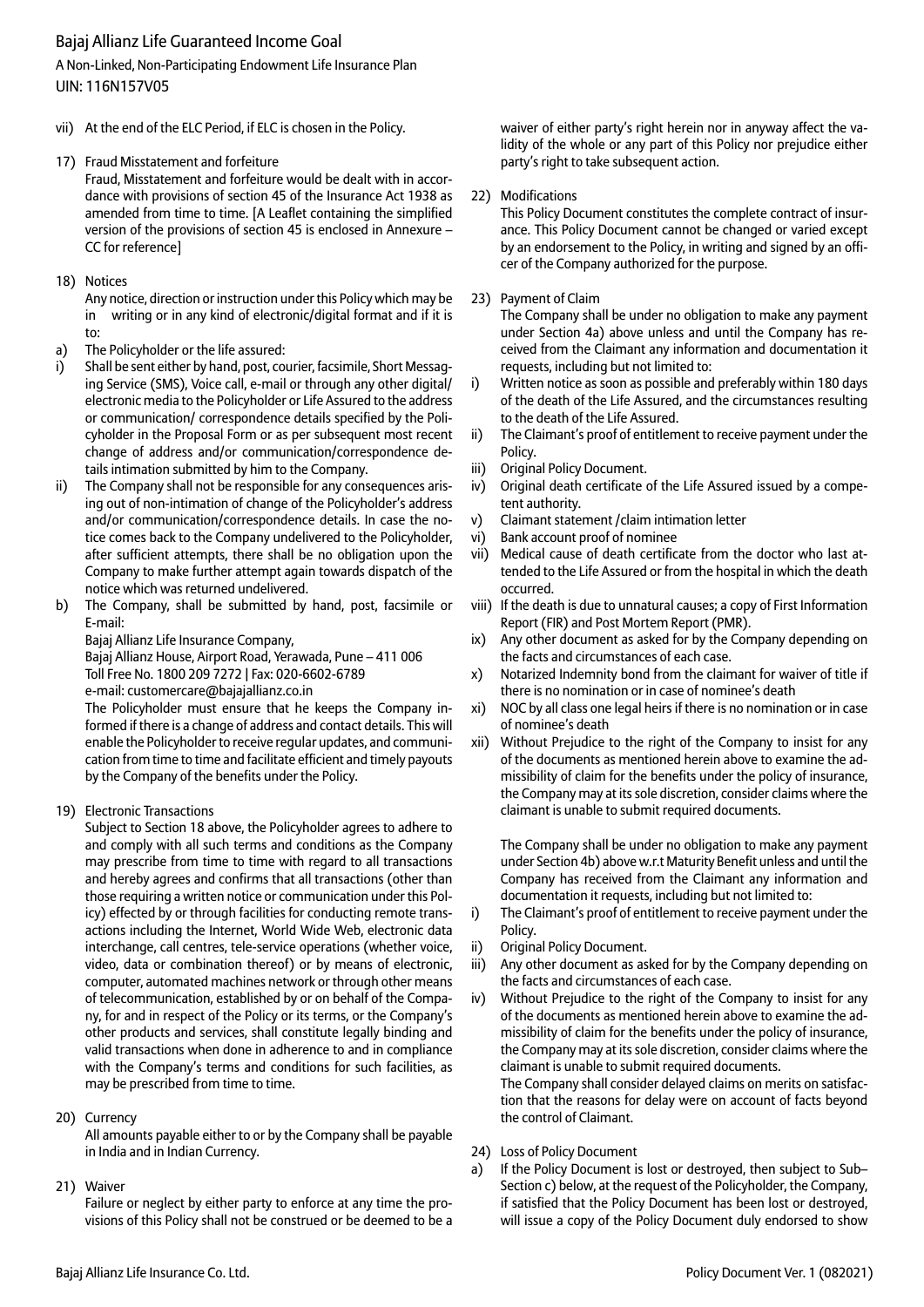A Non-Linked, Non-Participating Endowment Life Insurance Plan UIN: 116N157V05

that it is issued following the loss or destruction of the original document. The Company will charge a fee for the issuance of a copy of the Policy Document. Currently, for issuance of duplicate Policy Document, a fee of ₹100 plus a Stamp Duty fee (as applicable for the applicable State/Union-Territory) is being charged.

- b) Upon the issue of a copy of the Policy Document, the original Policy Document will cease to have any legal effect.
- The Company reserves the right to make such investigations into and call for such evidence of the loss or destruction of the Policy Document at the expense of the Policyholder, as it considers necessary before issuing a copy of the Policy Document.
- d) It is hereby understood and agreed that the Policyholder will protect the Company and hold the Company harmless from and against any claims, costs, expenses, awards or judgments arising out of or howsoever connected with the original Policy Document or arising out of the issuance of a copy of the Policy Document.
- 25) Governing Law

 Any and all disputes arising out of and under this Policy shall be governed by and determined in accordance with Indian law and by the Indian Courts.

26) Taxation

 Payment of taxes, including GST & cess, as applicable, shall be the responsibility of the Policyholder. The Policyholder agrees to pay or allows the Company to deduct/charge from any of the benefits payable or premium received under this Policy, a sum on account of any tax or other payment which may be imposed by any legislation, order, regulation or otherwise, upon the Company, Policyholder or any other beneficiary, which in the opinion of the Company is necessary and appropriate.

27) Status of Insurance Agent

 The insurance agent is only authorized by the Company to arrange completion and submission of the Proposal Form. The insurance agent is not authorized to act as the Company's legal representative and any representation made by the insurance agent which is against the express terms and conditions as contained in this Policy shall not be binding on the Company. Information or payment given to the insurance agent should not be considered as having been given to the Company. In absence of any specific authorization to an insurance agent to accept premium on behalf of the Company and issue receipt thereof, payment made to an insurance agent shall be considered from the date of receipt of the premium amount by the Company. In the event of happening of any eventuality between the date of payment of premium amount to the insurance agent and the date of receipt of the premium amount by the Company, same shall be considered in accordance with the terms and conditions as contained herein above as if the premium was not paid as on the date of happening of the eventuality.

### Part G

28) Grievance Redressal

In case you have any query or compliant/grievance, you may contact the Grievance Officer of any nearest Customer Care Center at Branch Office of the Company during the Company's office hours from 9 am to 6 pm. Alternatively, you may communicate with the Company:

By post at: Customer Care Desk,

Bajaj Allianz Life Insurance Company Ltd.,

Bajaj Allianz House, Airport Road, Yerawada, Pune - 411006

By Phone at: Toll Free No. 1800 209 7272 | By Fax at: 020-6602-

6789

By Email: customercare@bajajallianz.co.in

In case you are not satisfied with the resolution provided to you by the above office, or have not received any response within 15 days, or you have any suggestion in respect of this Policy or on the functioning of the office, you may contact the following official for resolution:

Grievance Redressal Officer,

Bajaj Allianz Life Insurance Company Ltd. Bajaj Allianz House, 5th floor, Airport Road Yerawada, Pune, District – Pune, Maharashtra -411006 Tel. No: 1800- 209- 7272 Email ID: gro@bajajallianz.co.in

If Policyholder is not satisfied with the response or does not receive a response from the Company within fifteen (15) days, he may approach the IRDAI Grievance Cell Centre (IGCC) on the following contact details:

By Phone: TOLL FREE NO: 155255

By Email: complaints@irda.gov.in

By post at: Consumer Affairs Department – Grievance Redressal Cell , Insurance Regulatory and Development Authority of India, Sy. No. 115/1, Financial District Nanakramguda, Gachibowli, Hyderabad – 500 032 By Fax at: +91- 40 – 6678 9768

The Policyholder can also register his complaint online at http:// www.igms.irda.gov.in/

- 29) Ombudsman
- a) In case you are not satisfied with the decision/resolution of the Company, you may approach the Insurance Ombudsman if your grievance pertains to any of the following:
- i) Delay in settlement of claim
- ii) Any partial or total repudiation of claims
- iii) Disputes over premium paid or payable in terms of insurance policy
- iv) Misrepresentation of policy terms and conditions
- v) Legal construction of insurance policies in so far as the dispute relates to claim
- vi) Policy servicing related grievances against insurers and their agents and intermediaries
- vii) Issuance of Life insurance policy, which is not in conformity with the proposal form submitted by the proposer
- viii) Non-issuance of insurance policy after receipt of premium Any other matter resulting from the violation of provisions of the Insurance Act, 1938 or the regulations, circulars, guidelines or instructions issued by the IRDAI from time to time or the terms and conditions of the Policy, in so far as they relate to issues mentioned at Sub-Section (i) to (viii) above.
- b) The address of the Insurance Ombudsman is provided in Address & Contact Details of Ombudsmen Centres attached herewith. For the latest list of insurance ombudsman, please refer to the IRDA website at https://www.irdai.gov.in/ADMINCMS/cms/NormalData\_Layout.aspx?page=PageNo234&mid=7.2/ Please refer to the Ombudsman website at http://www.gbic. co.in/ombudsman.html
- c) The complaint should be made in writing and duly signed by the complainant or by his legal heirs nominee or assignee with full details of the complaint with supporting documents, name and address of the complainant, and the name of the branch or office of the insurer against whom the complaint is made
- d) Also please note that as per provision 14(3) of the Insurance Ombudsman Rules, 2017, the complaint to the Ombudsman can be made
- i) Only if the grievance has been rejected by the grievance redressal mechanism of the Company or no reply is received within a period of one month from the date of receipt of the grievance by the in-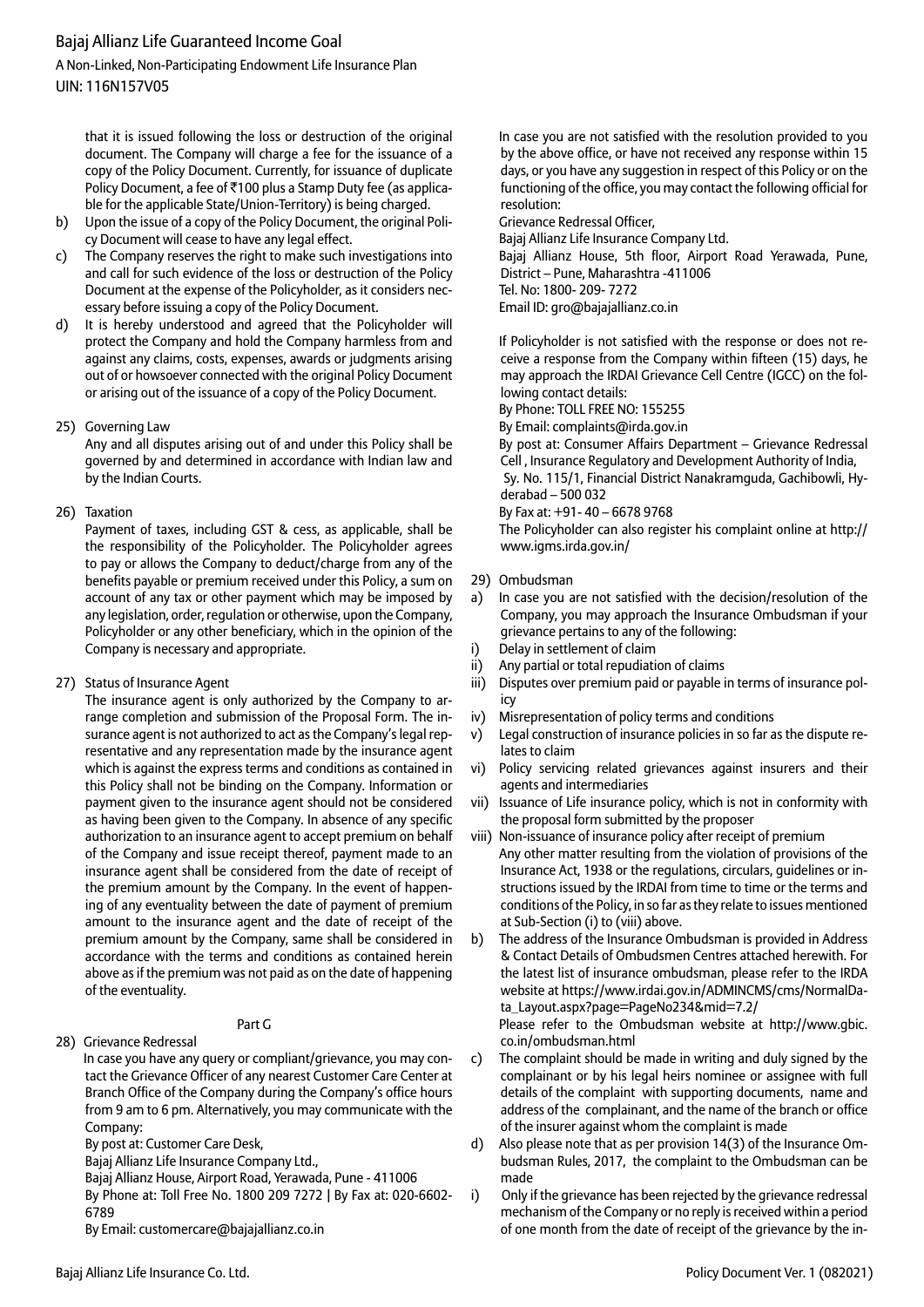A Non-Linked, Non-Participating Endowment Life Insurance Plan UIN: 116N157V05

surer or the Complainant is not satisfied with the response of the insurer.

ii) The complaint should be filed within a period of one year from the date of receipt of order of rejection or decision by the Company or expiry of one month from the date of sending the written representation to insurer,

where the subject matter of complaint should not be such where proceedings are pending before or disposed of by any court or consumer forum or arbitrator.

THIS IS AN IMPORTANT DOCUMENT AND SHOULD BE PRESERVED SAFELY. PLEASE CHECK THE POLICY DOCUMENT UPON RECEIPT, AND IF ANY MISTAKE OR ERROR IS FOUND, THE SAME BE IN-FORMED IMMEDIATELY TO BAJAJ ALLIANZ LIFE INSURANCE COM-PANY LIMITED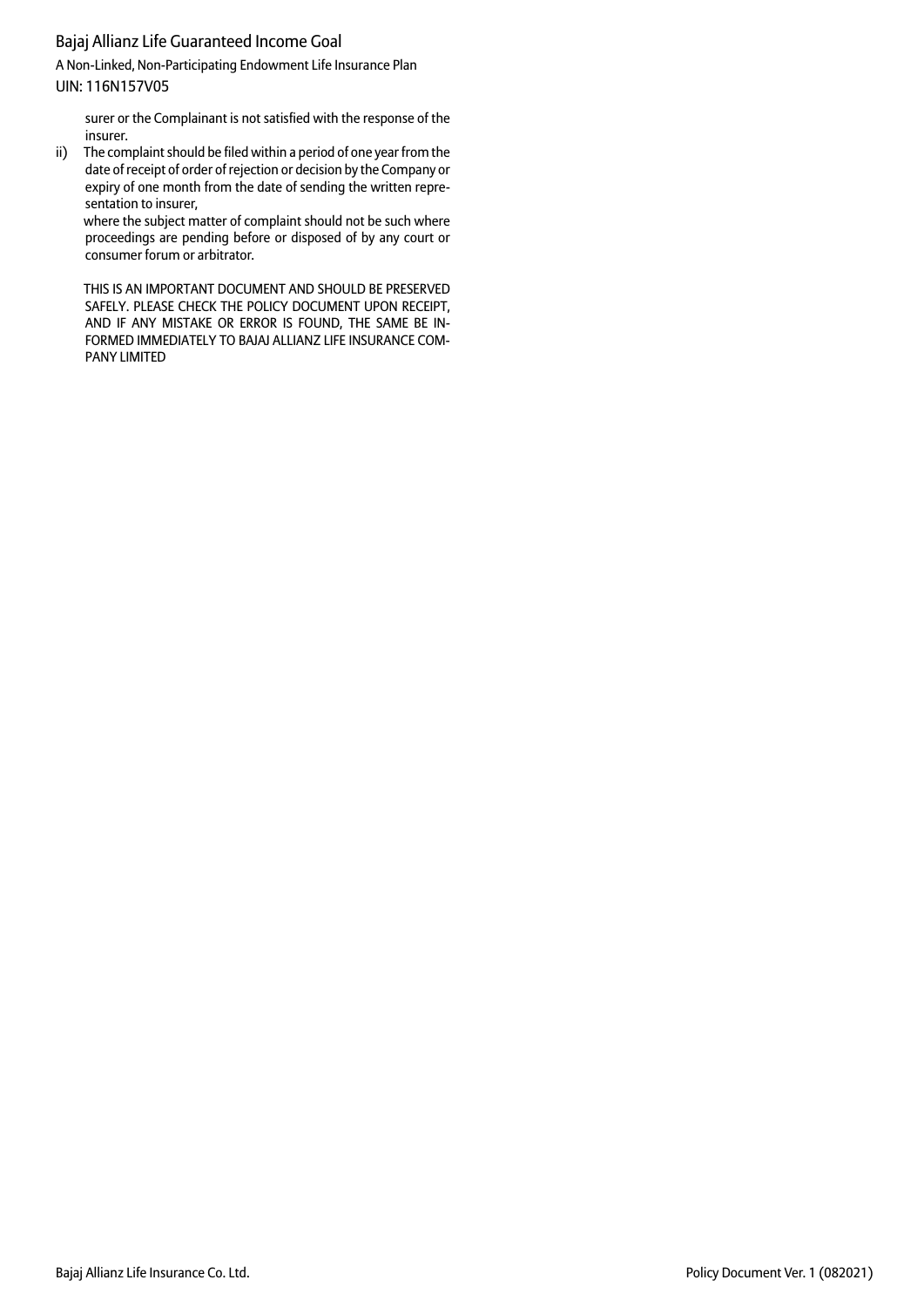# Address & Contact Details of Ombudsman Centres

| AHMEDABAD        | Insurance Ombudsman, Office of the Insurance Ombudsman, Jeevan Prakash Building, 6th<br>floor, Tilak Marg, Relief Road, Ahmedabad - 380 001. Tel.: 079 - 25501201/02/05/06 Email:<br>bimalokpal.ahmedabad@cioins.co.in                                            | Gujarat, Dadra & Nagar Haveli, Daman and Diu.                                                                                                                                                                                                                                                                                                                                                                                                                                                       |
|------------------|-------------------------------------------------------------------------------------------------------------------------------------------------------------------------------------------------------------------------------------------------------------------|-----------------------------------------------------------------------------------------------------------------------------------------------------------------------------------------------------------------------------------------------------------------------------------------------------------------------------------------------------------------------------------------------------------------------------------------------------------------------------------------------------|
| BENGALURU        | Insurance Ombudsman, Office of the Insurance Ombudsman, Jeevan Soudha Building, PID<br>No. 57-27-N-19, Ground Floor, 19/19, 24th Main Road, JP Nagar, 1st Phase, Bengaluru - 560<br>078. Tel.: 080 - 26652048 / 26652049 Email: bimalokpal.bengaluru@cioins.co.in | Karnataka.                                                                                                                                                                                                                                                                                                                                                                                                                                                                                          |
| <b>BHOPAL</b>    | Insurance Ombudsman, Office of the Insurance Ombudsman, Janak Vihar Complex, 2nd<br>Floor, 6, Malviya Nagar, Opp. Airtel Office, Near New Market, Bhopal - 462 003. Tel.: 0755 -<br>2769201 / 2769202 / Fax: 0755 - 2769203 Email: bimalokpal.bhopal@cioins.co.in | Madhya Pradesh & Chhattisgarh                                                                                                                                                                                                                                                                                                                                                                                                                                                                       |
| BHUBANESHWAR     | Insurance Ombudsman, Office of the Insurance Ombudsman, 62, Forest Park, BHUBANE-<br>SHWAR-751 009. Tel.:- 0674-2596461 / Fax: 0674-2596455 Email bimalokpal.bhu-<br>baneswar@cioins.co.in                                                                        | Orissa                                                                                                                                                                                                                                                                                                                                                                                                                                                                                              |
| CHANDIGARH       | Insurance Ombudsman, Office of the Insurance Ombudsman, S.C.O. No.101-103, 2nd<br>Floor, Batra Building. Sector 17-D, CHANDIGARH-160 017. Tel.:- 0172-2706196 Fax: 0172-<br>2708274 Email bimalokpal.chandigarh@cioins.co.in                                      | Punjab, Haryana, Himachal Pradesh, Jammu & Kashmir,<br>Chandigarh                                                                                                                                                                                                                                                                                                                                                                                                                                   |
| <b>CHENNAI</b>   | Insurance Ombudsman, Office of the Insurance Ombudsman, Fathima Akhtar Court, 4th<br>Floor, 453 (old 312), Anna Salai, Teynampet, CHENNAI-600 018.<br>Tel.:- 044-24333668 / 5284 / Fax: 044-24333664 Email bimalokpal.chennai@cioins.co.in                        | Tamil Nadu, Pondicherry Town and Karaikal (which are<br>part of Pondicherry)                                                                                                                                                                                                                                                                                                                                                                                                                        |
| <b>NEW DELHI</b> | Insurance Ombudsman, Office of the Insurance Ombudsman, 2/2 A, Universal Insurance<br>Bldg., Asaf Ali Road, NEW DELHI-110 002. Tel.:- 011-23239633 / 23237532 / Fax: 011-<br>23230858 Email bimalokpal.delhi@cioins.co.in                                         | Delhi                                                                                                                                                                                                                                                                                                                                                                                                                                                                                               |
| <b>GUWAHATI</b>  | Insurance Ombudsman, Office of the Insurance Ombudsman, "Jeevan Nivesh", 5th Floor,<br>Near Panbazar Overbridge, S.S. Road, GUWAHATI-781 001 (ASSAM).<br>Tel.:- 0361-2132204/5 / Fax: 0361-2732937 Email bimalokpal.guwahati@cioins.co.in                         | Assam, Meghalaya, Manipur, Mizoram, Arunachal<br>Pradesh, Nagaland and Tripura                                                                                                                                                                                                                                                                                                                                                                                                                      |
| <b>HYDERABAD</b> | Insurance Ombudsman, Office of the Insurance Ombudsman, 6-2-46, 1st Floor, Moin Court,<br>A.C. Guards, Lakdi-Ka-Pool, HYDERABAD-500 004. Tel: 040-65504123/23312122 / Fax:<br>040-23376599 Email bimalokpal.hyderabad@cioins.co.in                                | Andhra Pradesh, Telangana, Yanam - and a part of the Ter-<br>ritory of Pondicherry                                                                                                                                                                                                                                                                                                                                                                                                                  |
| Jaipur           | Insurance Ombudsman, Office of the Insurance Ombudsman, Jeevan Nidhi - Il Bldg., Gr.<br>Floor, Bhawani Singh Marg, Jaipur - 302 005. Tel.: 0141 - 2740363<br>Email: bimalokpal.jaipur@cioins.co.in                                                                | Rajasthan                                                                                                                                                                                                                                                                                                                                                                                                                                                                                           |
| ERNAKULAM        | Insurance Ombudsman, Office of the Insurance Ombudsman, 2nd Floor, CC 27/2603, Puli-<br>nat Bldg., Opp. Cochin Shipyard, M.G. Road, ERNAKULAM-682 015.<br>Tel: 0484-2358759 / 2359338 / Fax: 0484-2359336 Email bimalokpal.ernakulam@cioins.<br>co.in             | Kerala, Lakshadweep, Mahe - a part of UT of<br>Pondicherry                                                                                                                                                                                                                                                                                                                                                                                                                                          |
| <b>KOLKATA</b>   | Office of the Insurance Ombudsman, 4th Floor, Hindusthan Bldg. Annexe, 4, C.R. Avenue,<br>Kolkatta - 700 072. Tel: 033 22124339/(40) / Fax: 033 22124341 Email: bimalokpal.<br>kolkata@cioins.co.in                                                               | West Bengal, Andaman & Nicobar Islands, Sikkim                                                                                                                                                                                                                                                                                                                                                                                                                                                      |
| <b>LUCKNOW</b>   | Insurance Ombudsman, Office of the Insurance Ombudsman, Jeevan Bhawan, Phase-2, 6th<br>Floor, Nawal Kishore Road, Hazaratganj, LUCKNOW-226 001. Tel: 0522 -2231331/30 / Fax<br>: 0522-2231310 Email bimalokpal.lucknow@cioins.co.in                               | Districts of Uttar Pradesh: Laitpur, Jhansi, Mahoba, Hamir-<br>pur, Banda, Chitrakoot, Allahabad, Mirzapur, Sonbhabdra,<br>Fatehpur, Pratapgarh, Jaunpur, Varanasi, Gazipur, Jalaun,<br>Kanpur, Lucknow, Unnao, Sitapur, Lakhimpur, Bahraich,<br>Barabanki, Raebareli, Sravasti, Gonda, Faizabad, Amethi,<br>Kaushambi, Balrampur, Basti, Ambedkarnagar, Sultanpur,<br>Maharajgang, Santkabirnagar, Azamgarh, Kushinagar,<br>Gorkhpur, Deoria, Mau, Ghazipur, Chandauli, Ballia,<br>Sidharathnagar. |
| <b>MUMBAI</b>    | Insurance Ombudsman, Office of the Insurance Ombudsman, 3rd Floor, Jeevan Seva An-<br>nexe, S.V. Road, Santacruz(W), MUMBAI-400 054. Tel: 022 - 26106552 /(960)/ Fax: 022-<br>26106052 Email bimalokpal.mumbai@cioins.co.in                                       | Goa, Mumbai Metropolitan Region excluding Navi Mum-<br>bai & Thane                                                                                                                                                                                                                                                                                                                                                                                                                                  |
| <b>NOIDA</b>     | Office of the Insurance Ombudsman, Bhagwan Sahai Palace ,4th Floor, Main Road, Naya<br>Bans, Sector 15, G.B. Nagar, Noida. Email: bimalokpal.noida@cioins.co.in                                                                                                   | State of Uttaranchal and the following Districts of Uttar<br>Pradesh: Agra, Aligarh, Bagpat, Bareilly, Bijnor, Budaun,<br>Bulandshehar, Etah, Kanooj, Mainpuri, Mathura, Meerut,<br>Moradabad, Muzaffarnagar, Oraiyya, Pilibhit, Etawah,<br>Farrukhabad, Firozbad, Gautambodhanagar, Ghaziabad,<br>Hardoi, Shahjahanpur, Hapur, Shamli, Rampur, Kashganj,<br>Sambhal, Amroha, Hathras, Kanshiramnagar, Saharanpur                                                                                   |
| PATNA            | Office of the Insurance Ombudsman, 1st Floor, Kalpana Arcade Building, Bazar Samiti Road,<br>Bahadurpur, Patna 800 006. Email: bimalokpal.patna@cioins.co.in                                                                                                      | Bihar, Jharkhand                                                                                                                                                                                                                                                                                                                                                                                                                                                                                    |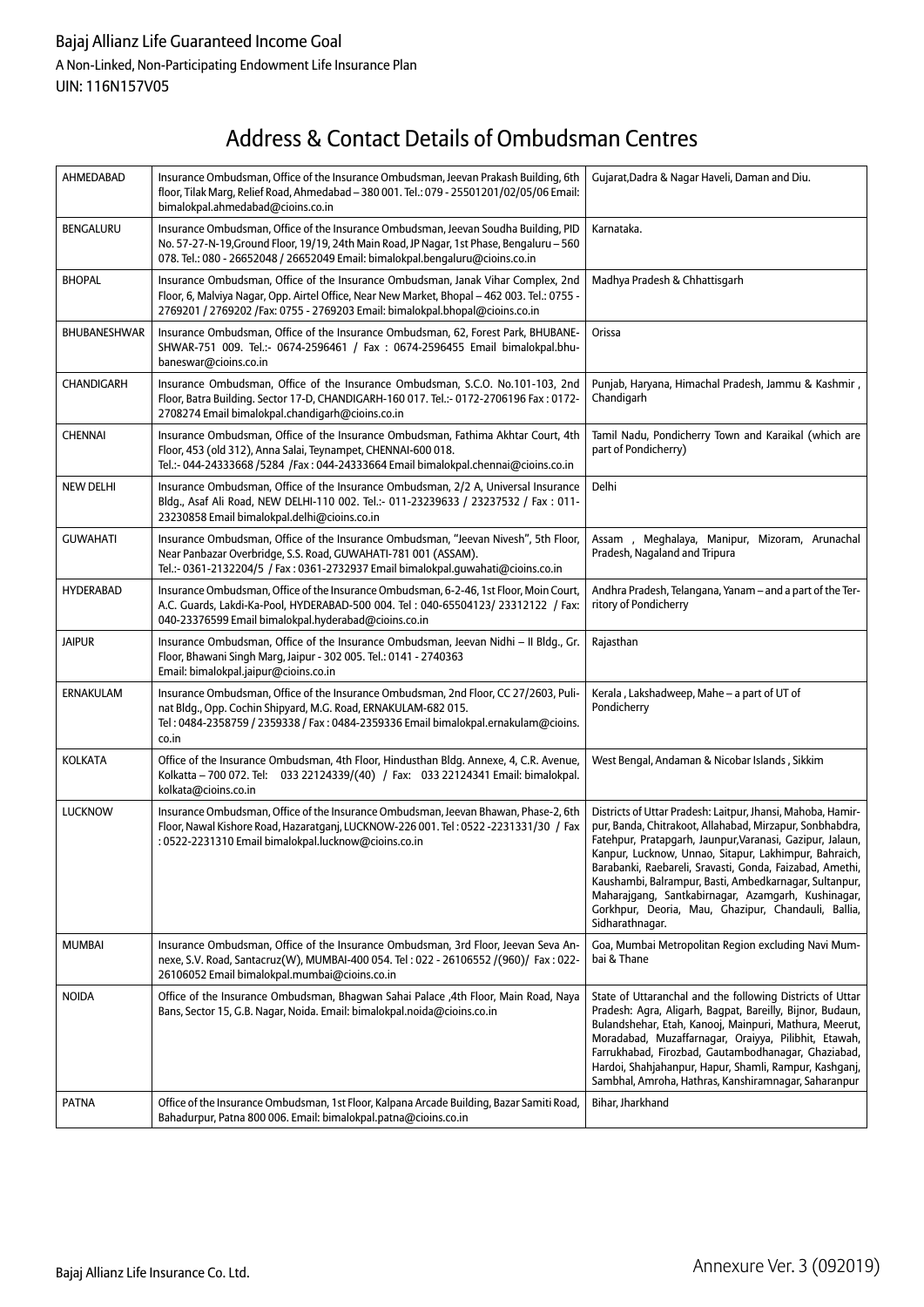## Variant 1– Lump Sum Benefit Annexure II and Summary Summary Summary Summary Summary Summary Summary Summary Summary Summary Summary Summary Summary Summary Summary Summary Summary Summary Summary Summary Summary Summary Su

|                              | Bajaj Allianz - Special Surrender Value Factor 1 on Death |                                                       |          |          |          |          |          |  |  |  |  |
|------------------------------|-----------------------------------------------------------|-------------------------------------------------------|----------|----------|----------|----------|----------|--|--|--|--|
| OS Term                      |                                                           | Policy Term - Premium Payment Term<br>$12 - 12$       |          |          |          |          |          |  |  |  |  |
| (nearest half-year duration) | $10-5$                                                    | $10-7$<br>$10-10$<br>$12 - 5$<br>$12 - 8$<br>$12 - 7$ |          |          |          |          |          |  |  |  |  |
| 0.5                          | 0.000431                                                  | 0.000431                                              | 0.000431 | 0.000446 | 0.000446 | 0.000446 | 0.000446 |  |  |  |  |
| 1                            | 0.000824                                                  | 0.000824                                              | 0.000824 | 0.000852 | 0.000852 | 0.000852 | 0.000852 |  |  |  |  |
| 1.5                          | 0.001178                                                  | 0.001178                                              | 0.001178 | 0.001215 | 0.001215 | 0.001215 | 0.001215 |  |  |  |  |
| $\overline{2}$               | 0.001501                                                  | 0.001501                                              | 0.001501 | 0.001545 | 0.001545 | 0.001545 | 0.001545 |  |  |  |  |
| 2.5                          | 0.001792                                                  | 0.001792                                              | 0.001792 | 0.001841 | 0.001841 | 0.001841 | 0.001841 |  |  |  |  |
| $\overline{3}$               | 0.002057                                                  | 0.002057                                              | 0.002057 | 0.002110 | 0.002110 | 0.002110 | 0.002110 |  |  |  |  |
| 3.5                          | 0.002295                                                  | 0.002295                                              | 0.002295 | 0.002352 | 0.002352 | 0.002352 | 0.002352 |  |  |  |  |
| $\overline{4}$               | 0.002511                                                  | 0.002511                                              | 0.002511 | 0.002572 | 0.002572 | 0.002572 | 0.002572 |  |  |  |  |
| 4.5                          | 0.002704                                                  | 0.002704                                              | 0.002704 | 0.002769 | 0.002769 | 0.002769 | 0.002769 |  |  |  |  |
| 5                            | 0.002879                                                  | 0.002879                                              | 0.002879 | 0.002948 | 0.002948 | 0.002948 | 0.002948 |  |  |  |  |
| 5.5                          | 0.003034                                                  | 0.003034                                              | 0.003034 | 0.003108 | 0.003108 | 0.003108 | 0.003108 |  |  |  |  |
| 6                            | 0.003173                                                  | 0.003173                                              | 0.003173 | 0.003253 | 0.003253 | 0.003253 | 0.003253 |  |  |  |  |
| 6.5                          | 0.003293                                                  | 0.003293                                              | 0.003293 | 0.003381 | 0.003381 | 0.003381 | 0.003381 |  |  |  |  |
| $\overline{7}$               | 0.003400                                                  | 0.003400                                              | 0.003400 | 0.003497 | 0.003497 | 0.003497 | 0.003497 |  |  |  |  |
| 7.5                          | 0.003488                                                  | 0.003488                                              | 0.003488 | 0.003598 | 0.003598 | 0.003598 | 0.003598 |  |  |  |  |
| 8                            | 0.003566                                                  | 0.003566                                              | 0.003566 | 0.003688 | 0.003688 | 0.003688 | 0.003688 |  |  |  |  |
| 8.5                          | 0.003624                                                  | 0.003624                                              | 0.003624 | 0.003762 | 0.003762 | 0.003762 | 0.003762 |  |  |  |  |
| 9                            | 0.003675                                                  | 0.003675                                              | 0.003675 | 0.003829 | 0.003829 | 0.003829 | 0.003829 |  |  |  |  |
| 9.5                          |                                                           |                                                       |          | 0.003879 | 0.003879 | 0.003879 | 0.003879 |  |  |  |  |
| 10                           |                                                           |                                                       |          | 0.003923 | 0.003923 | 0.003923 | 0.003923 |  |  |  |  |
| 10.5                         |                                                           |                                                       |          | 0.003950 | 0.003950 | 0.003950 | 0.003950 |  |  |  |  |
| 11                           |                                                           |                                                       |          | 0.003972 | 0.003972 | 0.003972 | 0.003972 |  |  |  |  |
| 11.5                         |                                                           |                                                       |          |          |          |          |          |  |  |  |  |

|                                 | Bajaj Allianz - Special Surrender Value Factor 1 on Death |                                    |          |          |          |          |          |          |           |          |  |  |
|---------------------------------|-----------------------------------------------------------|------------------------------------|----------|----------|----------|----------|----------|----------|-----------|----------|--|--|
| OS Term                         |                                                           | Policy Term - Premium Payment Term |          |          |          |          |          |          |           |          |  |  |
| (nearest half-year<br>duration) | $15 - 5$                                                  | $15 - 7$                           | $15-8$   | $15-10$  | $15-12$  | $20 - 5$ | $20-7$   | $20-8$   | $20 - 10$ | $20-12$  |  |  |
| 0.5                             | 0.000487                                                  | 0.000487                           | 0.000487 | 0.000487 | 0.000487 | 0.000640 | 0.000640 | 0.000640 | 0.000640  | 0.000640 |  |  |
| 1                               | 0.000929                                                  | 0.000929                           | 0.000929 | 0.000929 | 0.000929 | 0.001216 | 0.001216 | 0.001216 | 0.001216  | 0.001216 |  |  |
| 1.5                             | 0.001318                                                  | 0.001318                           | 0.001318 | 0.001318 | 0.001318 | 0.001708 | 0.001708 | 0.001708 | 0.001708  | 0.001708 |  |  |
| $\overline{2}$                  | 0.00167                                                   | 0.00167                            | 0.00167  | 0.00167  | 0.00167  | 0.002151 | 0.002151 | 0.002151 | 0.002151  | 0.002151 |  |  |
| 2.5                             | 0.001981                                                  | 0.001981                           | 0.001981 | 0.001981 | 0.001981 | 0.002526 | 0.002526 | 0.002526 | 0.002526  | 0.002526 |  |  |
| 3                               | 0.002262                                                  | 0.002262                           | 0.002262 | 0.002262 | 0.002262 | 0.002863 | 0.002863 | 0.002863 | 0.002863  | 0.002863 |  |  |
| 3.5                             | 0.00251                                                   | 0.00251                            | 0.00251  | 0.00251  | 0.00251  | 0.003146 | 0.003146 | 0.003146 | 0.003146  | 0.003146 |  |  |
| 4                               | 0.002735                                                  | 0.002735                           | 0.002735 | 0.002735 | 0.002735 | 0.003400 | 0.003400 | 0.003400 | 0.003400  | 0.003400 |  |  |
| 4.5                             | 0.002933                                                  | 0.002933                           | 0.002933 | 0.002933 | 0.002933 | 0.003610 | 0.003610 | 0.003610 | 0.003610  | 0.003610 |  |  |
| 5                               | 0.003113                                                  | 0.003113                           | 0.003113 | 0.003113 | 0.003113 | 0.003799 | 0.003799 | 0.003799 | 0.003799  | 0.003799 |  |  |
| 5.5                             | 0.003272                                                  | 0.003272                           | 0.003272 | 0.003272 | 0.003272 | 0.003953 | 0.003953 | 0.003953 | 0.003953  | 0.003953 |  |  |
| 6                               | 0.003416                                                  | 0.003416                           | 0.003416 | 0.003416 | 0.003416 | 0.004091 | 0.004091 | 0.004091 | 0.004091  | 0.004091 |  |  |
| 6.5                             | 0.003543                                                  | 0.003543                           | 0.003543 | 0.003543 | 0.003543 | 0.004203 | 0.004203 | 0.004203 | 0.004203  | 0.004203 |  |  |
| 7                               | 0.003659                                                  | 0.003659                           | 0.003659 | 0.003659 | 0.003659 | 0.004303 | 0.004303 | 0.004303 | 0.004303  | 0.004303 |  |  |
| 7.5                             | 0.003761                                                  | 0.003761                           | 0.003761 | 0.003761 | 0.003761 | 0.004383 | 0.004383 | 0.004383 | 0.004383  | 0.004383 |  |  |
| 8                               | 0.003853                                                  | 0.003853                           | 0.003853 | 0.003853 | 0.003853 | 0.004454 | 0.004454 | 0.004454 | 0.004454  | 0.004454 |  |  |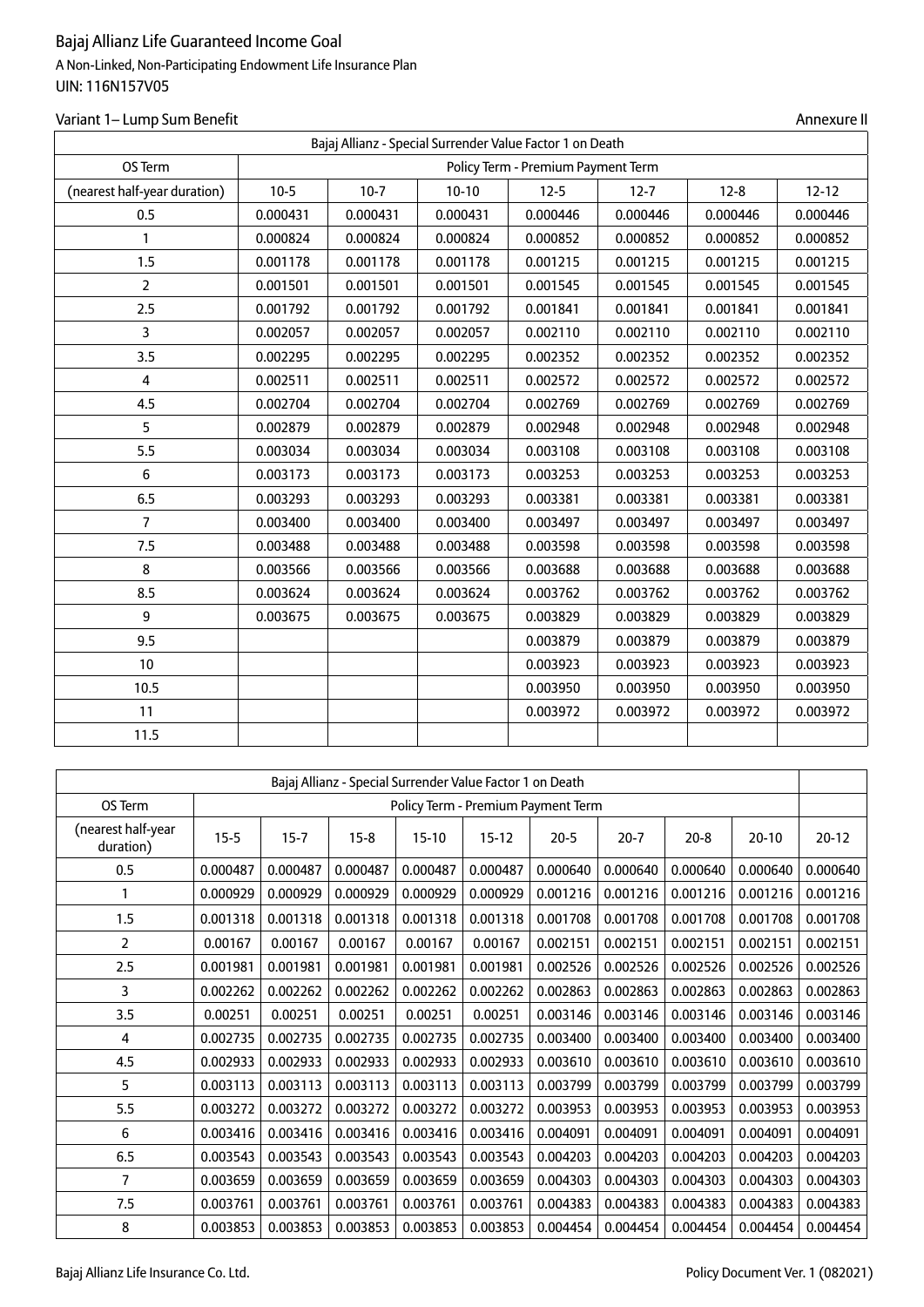## A Non-Linked, Non-Participating Endowment Life Insurance Plan UIN: 116N157V05

| 8.5  | 0.003934 | 0.003934 | 0.003934 | 0.003934 | 0.003934 | 0.004510 | 0.004510 | 0.004510 | 0.004510 | 0.004510 |
|------|----------|----------|----------|----------|----------|----------|----------|----------|----------|----------|
| 9    | 0.004007 | 0.004007 | 0.004007 | 0.004007 | 0.004007 | 0.004560 | 0.004560 | 0.004560 | 0.004560 | 0.004560 |
| 9.5  | 0.004069 | 0.004069 | 0.004069 | 0.004069 | 0.004069 | 0.004598 | 0.004598 | 0.004598 | 0.004598 | 0.004598 |
| 10   | 0.004125 | 0.004125 | 0.004125 | 0.004125 | 0.004125 | 0.004632 | 0.004632 | 0.004632 | 0.004632 | 0.004632 |
| 10.5 | 0.00417  | 0.00417  | 0.00417  | 0.00417  | 0.00417  | 0.004658 | 0.004658 | 0.004658 | 0.004658 | 0.004658 |
| 11   | 0.00421  | 0.00421  | 0.00421  | 0.00421  | 0.00421  | 0.004681 | 0.004681 | 0.004681 | 0.004681 | 0.004681 |
| 11.5 | 0.004239 | 0.004239 | 0.004239 | 0.004239 | 0.004239 | 0.004697 | 0.004697 | 0.004697 | 0.004697 | 0.004697 |
| 12   | 0.004264 | 0.004264 | 0.004264 | 0.004264 | 0.004264 | 0.004712 | 0.004712 | 0.004712 | 0.004712 | 0.004712 |
| 12.5 | 0.004276 | 0.004276 | 0.004276 | 0.004276 | 0.004276 | 0.004722 | 0.004722 | 0.004722 | 0.004722 | 0.004722 |
| 13   | 0.004285 | 0.004285 | 0.004285 | 0.004285 | 0.004285 | 0.004730 | 0.004730 | 0.004730 | 0.004730 | 0.004730 |
| 13.5 | 0.004281 | 0.004281 | 0.004281 | 0.004281 | 0.004281 | 0.004734 | 0.004734 | 0.004734 | 0.004734 | 0.004734 |
| 14   | 0.004273 | 0.004273 | 0.004273 | 0.004273 | 0.004273 | 0.004737 | 0.004737 | 0.004737 | 0.004737 | 0.004737 |
| 14.5 |          |          |          |          |          | 0.004735 | 0.004735 | 0.004735 | 0.004735 | 0.004735 |
| 15   |          |          |          |          |          | 0.004732 | 0.004732 | 0.004732 | 0.004732 | 0.004732 |
| 15.5 |          |          |          |          |          | 0.004725 | 0.004725 | 0.004725 | 0.004725 | 0.004725 |
| 16   |          |          |          |          |          | 0.004716 | 0.004716 | 0.004716 | 0.004716 | 0.004716 |
| 16.5 |          |          |          |          |          | 0.004701 | 0.004701 | 0.004701 | 0.004701 | 0.004701 |
| 17   |          |          |          |          |          | 0.004685 | 0.004685 | 0.004685 | 0.004685 | 0.004685 |
| 17.5 |          |          |          |          |          | 0.004661 | 0.004661 | 0.004661 | 0.004661 | 0.004661 |
| 18   |          |          |          |          |          | 0.004636 | 0.004636 | 0.004636 | 0.004636 | 0.004636 |
| 18.5 |          |          |          |          |          | 0.004601 | 0.004601 | 0.004601 | 0.004601 | 0.004601 |
| 19   |          |          |          |          |          | 0.004566 | 0.004566 | 0.004566 | 0.004566 | 0.004566 |
| 19.5 |          |          |          |          |          |          |          |          |          |          |

| Bajaj Allianz - Special Surrender Value Factor 2 on Maturity |                                    |          |          |          |          |          |           |  |  |  |  |
|--------------------------------------------------------------|------------------------------------|----------|----------|----------|----------|----------|-----------|--|--|--|--|
| OS Term                                                      | Policy Term - Premium Payment Term |          |          |          |          |          |           |  |  |  |  |
| (nearest half-year duration)                                 | $10-5$                             | $10-7$   | $10-10$  | $12 - 5$ | $12 - 7$ | $12 - 8$ | $12 - 12$ |  |  |  |  |
| 0.5                                                          | 0.912456                           | 0.912456 | 0.912456 | 0.912442 | 0.912442 | 0.912442 | 0.912442  |  |  |  |  |
| 1                                                            | 0.832576                           | 0.832576 | 0.832576 | 0.832550 | 0.832550 | 0.832550 | 0.832550  |  |  |  |  |
| 1.5                                                          | 0.759693                           | 0.759693 | 0.759693 | 0.759660 | 0.759660 | 0.759660 | 0.759660  |  |  |  |  |
| $\overline{2}$                                               | 0.693189                           | 0.693189 | 0.693189 | 0.693151 | 0.693151 | 0.693151 | 0.693151  |  |  |  |  |
| 2.5                                                          | 0.632511                           | 0.632511 | 0.632511 | 0.632470 | 0.632470 | 0.632470 | 0.632470  |  |  |  |  |
| 3                                                            | 0.577144                           | 0.577144 | 0.577144 | 0.577101 | 0.577101 | 0.577101 | 0.577101  |  |  |  |  |
| 3.5                                                          | 0.526626                           | 0.526626 | 0.526626 | 0.526582 | 0.526582 | 0.526582 | 0.526582  |  |  |  |  |
| 4                                                            | 0.480529                           | 0.480529 | 0.480529 | 0.480485 | 0.480485 | 0.480485 | 0.480485  |  |  |  |  |
| 4.5                                                          | 0.438470                           | 0.438470 | 0.438470 | 0.438426 | 0.438426 | 0.438426 | 0.438426  |  |  |  |  |
| 5                                                            | 0.400093                           | 0.400093 | 0.400093 | 0.400048 | 0.400048 | 0.400048 | 0.400048  |  |  |  |  |
| 5.5                                                          | 0.365076                           | 0.365076 | 0.365076 | 0.365031 | 0.365031 | 0.365031 | 0.365031  |  |  |  |  |
| 6                                                            | 0.333125                           | 0.333125 | 0.333125 | 0.333079 | 0.333079 | 0.333079 | 0.333079  |  |  |  |  |
| 6.5                                                          | 0.303973                           | 0.303973 | 0.303973 | 0.303926 | 0.303926 | 0.303926 | 0.303926  |  |  |  |  |
| $\overline{\mathcal{L}}$                                     | 0.277371                           | 0.277371 | 0.277371 | 0.277325 | 0.277325 | 0.277325 | 0.277325  |  |  |  |  |
| 7.5                                                          | 0.253101                           | 0.253101 | 0.253101 | 0.253053 | 0.253053 | 0.253053 | 0.253053  |  |  |  |  |
| 8                                                            | 0.230955                           | 0.230955 | 0.230955 | 0.230906 | 0.230906 | 0.230906 | 0.230906  |  |  |  |  |
| 8.5                                                          | 0.210750                           | 0.210750 | 0.210750 | 0.210699 | 0.210699 | 0.210699 | 0.210699  |  |  |  |  |
| 9                                                            | 0.192312                           | 0.192312 | 0.192312 | 0.192260 | 0.192260 | 0.192260 | 0.192260  |  |  |  |  |
| 9.5                                                          |                                    |          |          | 0.175438 | 0.175438 | 0.175438 | 0.175438  |  |  |  |  |
| 10                                                           |                                    |          |          | 0.160087 | 0.160087 | 0.160087 | 0.160087  |  |  |  |  |
| 10.5                                                         |                                    |          |          | 0.146081 | 0.146081 | 0.146081 | 0.146081  |  |  |  |  |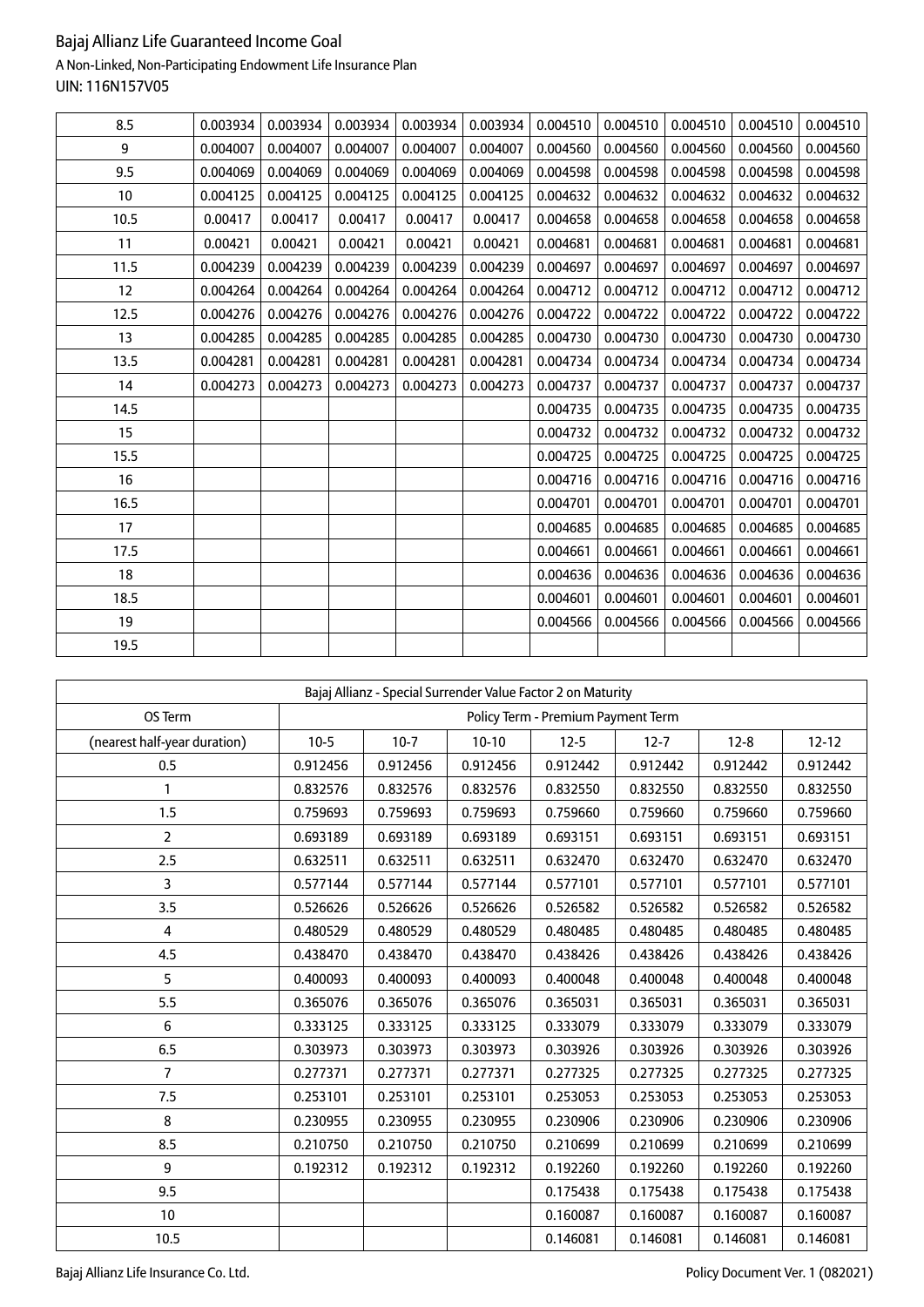|   |  | 0.133301 | 122201<br><u>U. 1333U I</u> | 0.133301 | .133301 |
|---|--|----------|-----------------------------|----------|---------|
| . |  |          |                             |          |         |

| Bajaj Allianz - Special Surrender Value Factor 2 on Maturity |          |          |                                                                                                               |          |                                    |          |          |          |           |          |
|--------------------------------------------------------------|----------|----------|---------------------------------------------------------------------------------------------------------------|----------|------------------------------------|----------|----------|----------|-----------|----------|
| OS Term                                                      |          |          |                                                                                                               |          | Policy Term - Premium Payment Term |          |          |          |           |          |
| (nearest half-year<br>duration)                              | $15 - 5$ | $15 - 7$ | $15-8$                                                                                                        | $15-10$  | $15-12$                            | $20-5$   | $20-7$   | $20 - 8$ | $20 - 10$ | $20-12$  |
| 0.5                                                          | 0.912402 | 0.912402 | 0.912402                                                                                                      | 0.912402 | 0.912402                           | 0.912255 | 0.912255 | 0.912255 | 0.912255  | 0.912255 |
| 1                                                            | 0.832478 | 0.832478 | 0.832478                                                                                                      | 0.832478 | 0.832478                           | 0.832210 | 0.832210 | 0.832210 | 0.832210  | 0.832210 |
| 1.5                                                          | 0.759568 | 0.759568 | 0.759568                                                                                                      | 0.759568 | 0.759568                           | 0.759221 | 0.759221 | 0.759221 | 0.759221  | 0.759221 |
| $\overline{2}$                                               | 0.693044 | 0.693044 | 0.693044                                                                                                      | 0.693044 | 0.693044                           | 0.692633 | 0.692633 | 0.692633 | 0.692633  | 0.692633 |
| 2.5                                                          | 0.632355 | 0.632355 | 0.632355                                                                                                      | 0.632355 | 0.632355                           | 0.631909 | 0.631909 | 0.631909 | 0.631909  | 0.631909 |
| 3                                                            | 0.57698  | 0.57698  | 0.57698                                                                                                       | 0.57698  | 0.57698                            | 0.576509 | 0.576509 | 0.576509 | 0.576509  | 0.576509 |
| 3.5                                                          | 0.526461 | 0.526461 | 0.526461                                                                                                      | 0.526461 | 0.526461                           | 0.525982 | 0.525982 | 0.525982 | 0.525982  | 0.525982 |
| 4                                                            | 0.480365 | 0.480365 | 0.480365                                                                                                      | 0.480365 | 0.480365                           | 0.479883 | 0.479883 | 0.479883 | 0.479883  | 0.479883 |
| 4.5                                                          | 0.438309 | 0.438309 | 0.438309                                                                                                      | 0.438309 | 0.438309                           | 0.437837 | 0.437837 | 0.437837 | 0.437837  | 0.437837 |
| 5                                                            | 0.399935 | 0.399935 | 0.399935                                                                                                      | 0.399935 | 0.399935                           | 0.399474 | 0.399474 | 0.399474 | 0.399474  | 0.399474 |
| 5.5                                                          | 0.364923 | 0.364923 | 0.364923                                                                                                      | 0.364923 | 0.364923                           | 0.364481 | 0.364481 | 0.364481 | 0.364481  | 0.364481 |
| 6                                                            | 0.332976 | 0.332976 | 0.332976                                                                                                      | 0.332976 | 0.332976                           | 0.332553 | 0.332553 | 0.332553 | 0.332553  | 0.332553 |
| 6.5                                                          | 0.303827 | 0.303827 | 0.303827                                                                                                      | 0.303827 | 0.303827                           | 0.303428 | 0.303428 | 0.303428 | 0.303428  | 0.303428 |
| $\overline{7}$                                               | 0.277231 | 0.277231 | 0.277231                                                                                                      | 0.277231 | 0.277231                           | 0.276853 | 0.276853 | 0.276853 | 0.276853  | 0.276853 |
| 7.5                                                          | 0.252963 | 0.252963 | 0.252963                                                                                                      | 0.252963 | 0.252963                           | 0.252609 | 0.252609 | 0.252609 | 0.252609  | 0.252609 |
| 8                                                            | 0.23082  | 0.23082  | 0.23082                                                                                                       | 0.23082  | 0.23082                            | 0.230489 | 0.230489 | 0.230489 | 0.230489  | 0.230489 |
| 8.5                                                          | 0.210616 | 0.210616 | 0.210616                                                                                                      | 0.210616 | 0.210616                           | 0.210308 | 0.210308 | 0.210308 | 0.210308  | 0.210308 |
| 9                                                            | 0.19218  | 0.19218  | 0.19218                                                                                                       | 0.19218  | 0.19218                            | 0.191893 | 0.191893 | 0.191893 | 0.191893  | 0.191893 |
| 9.5                                                          | 0.175359 | 0.175359 | 0.175359                                                                                                      | 0.175359 | 0.175359                           | 0.175093 | 0.175093 | 0.175093 | 0.175093  | 0.175093 |
| 10                                                           | 0.160011 | 0.160011 | 0.160011                                                                                                      | 0.160011 | 0.160011                           | 0.159764 | 0.159764 | 0.159764 | 0.159764  | 0.159764 |
| 10.5                                                         | 0.146007 | 0.146007 | 0.146007                                                                                                      | 0.146007 | 0.146007                           | 0.145777 | 0.145777 | 0.145777 | 0.145777  | 0.145777 |
| 11                                                           | 0.133228 | 0.133228 | 0.133228                                                                                                      | 0.133228 | 0.133228                           | 0.133015 | 0.133015 | 0.133015 | 0.133015  | 0.133015 |
| 11.5                                                         | 0.121569 | 0.121569 | 0.121569                                                                                                      | 0.121569 | 0.121569                           | 0.121371 | 0.121371 | 0.121371 | 0.121371  | 0.121371 |
| 12                                                           | 0.11093  | 0.11093  | 0.11093                                                                                                       | 0.11093  | 0.11093                            | 0.110746 | 0.110746 | 0.110746 | 0.110746  | 0.110746 |
| 12.5                                                         | 0.101224 | 0.101224 | 0.101224                                                                                                      | 0.101224 | 0.101224                           | 0.101052 | 0.101052 | 0.101052 | 0.101052  | 0.101052 |
| 13                                                           |          |          | $0.092367   0.092367   0.092367   0.092367   0.092367   0.092207   0.092207   0.092207   0.092207   0.092207$ |          |                                    |          |          |          |           |          |
| 13.5                                                         | 0.084286 | 0.084286 | 0.084286                                                                                                      | 0.084286 | 0.084286                           | 0.084136 | 0.084136 | 0.084136 | 0.084136  | 0.084136 |
| 14                                                           | 0.076912 | 0.076912 | 0.076912                                                                                                      | 0.076912 | 0.076912                           | 0.076771 | 0.076771 | 0.076771 | 0.076771  | 0.076771 |
| 14.5                                                         |          |          |                                                                                                               |          |                                    | 0.070052 | 0.070052 | 0.070052 | 0.070052  | 0.070052 |
| 15                                                           |          |          |                                                                                                               |          |                                    | 0.063920 | 0.063920 | 0.063920 | 0.063920  | 0.063920 |
| 15.5                                                         |          |          |                                                                                                               |          |                                    | 0.058326 | 0.058326 | 0.058326 | 0.058326  | 0.058326 |
| 16                                                           |          |          |                                                                                                               |          |                                    | 0.053221 | 0.053221 | 0.053221 | 0.053221  | 0.053221 |
| 16.5                                                         |          |          |                                                                                                               |          |                                    | 0.048564 | 0.048564 | 0.048564 | 0.048564  | 0.048564 |
| 17                                                           |          |          |                                                                                                               |          |                                    | 0.044314 | 0.044314 | 0.044314 | 0.044314  | 0.044314 |
| 17.5                                                         |          |          |                                                                                                               |          |                                    | 0.040436 | 0.040436 | 0.040436 | 0.040436  | 0.040436 |
| 18                                                           |          |          |                                                                                                               |          |                                    | 0.036898 | 0.036898 | 0.036898 | 0.036898  | 0.036898 |
| 18.5                                                         |          |          |                                                                                                               |          |                                    | 0.033670 | 0.033670 | 0.033670 | 0.033670  | 0.033670 |
| 19                                                           |          |          |                                                                                                               |          |                                    | 0.030724 | 0.030724 | 0.030724 | 0.030724  | 0.030724 |
| 19.5                                                         |          |          |                                                                                                               |          |                                    |          |          |          |           |          |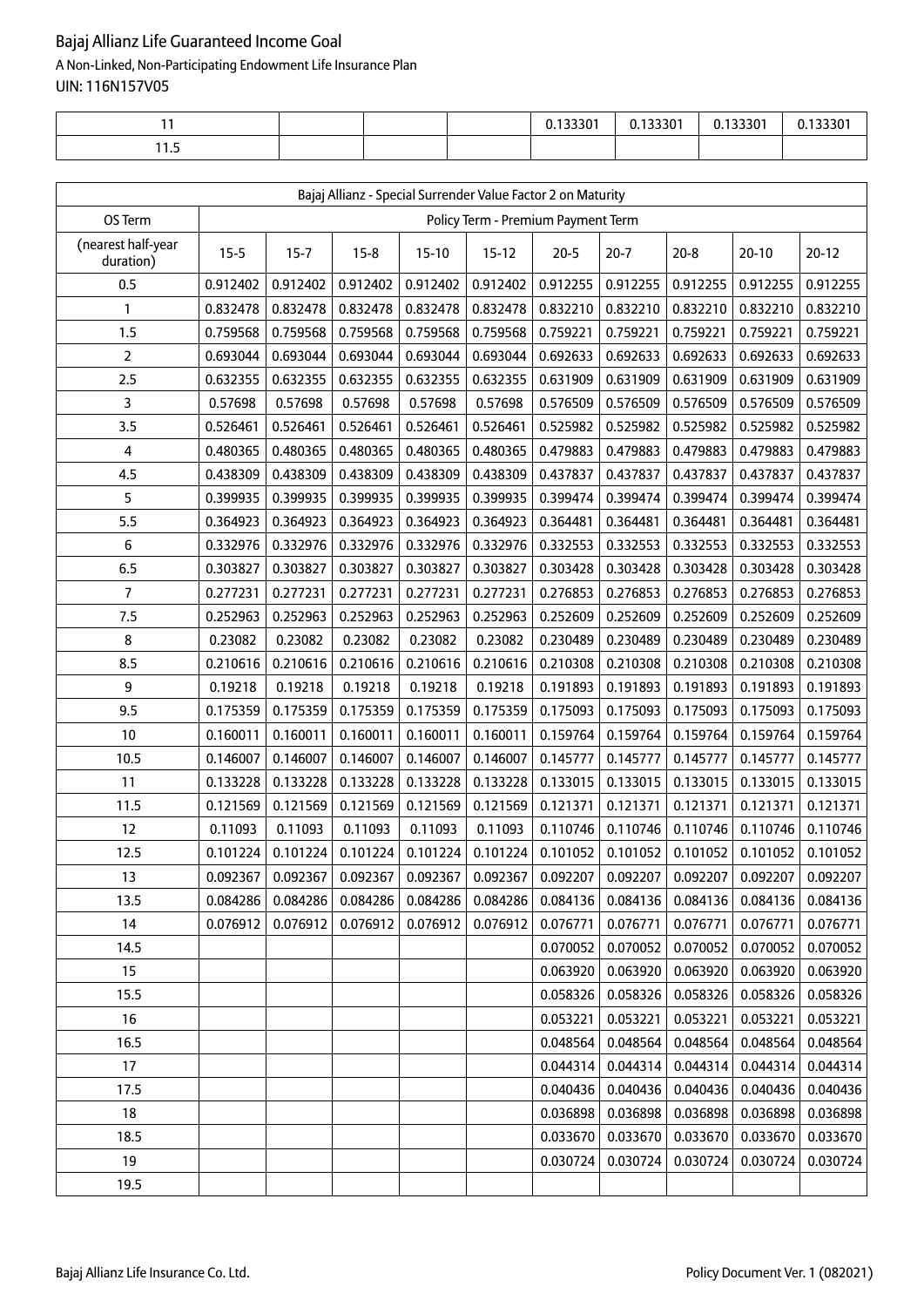### Variant 2- Income Benefit

| Special Surrender Value Factor 1 (During PT) |          |          |          |          |                                    |          |          |           |  |
|----------------------------------------------|----------|----------|----------|----------|------------------------------------|----------|----------|-----------|--|
| OS Term                                      |          |          |          |          | Policy Term - Premium Payment Term |          |          |           |  |
| (nearest half-year duration)                 | $5 - 5$  | $7 - 7$  | $10 - 5$ | $10-7$   | $10-10$                            | $12 - 5$ | $12 - 7$ | $12 - 12$ |  |
| 0.5                                          | 0.000381 | 0.000409 | 0.000431 | 0.000431 | 0.000431                           | 0.000446 | 0.000446 | 0.000446  |  |
| 1.0                                          | 0.000691 | 0.000766 | 0.000824 | 0.000824 | 0.000824                           | 0.000852 | 0.000852 | 0.000852  |  |
| 1.5                                          | 0.000937 | 0.001075 | 0.001178 | 0.001178 | 0.001178                           | 0.001215 | 0.001215 | 0.001215  |  |
| 2.0                                          | 0.001136 | 0.001345 | 0.001501 | 0.001501 | 0.001501                           | 0.001545 | 0.001545 | 0.001545  |  |
| 2.5                                          | 0.001289 | 0.001576 | 0.001792 | 0.001792 | 0.001792                           | 0.001841 | 0.001841 | 0.001841  |  |
| 3.0                                          | 0.001411 | 0.001777 | 0.002057 | 0.002057 | 0.002057                           | 0.002110 | 0.002110 | 0.002110  |  |
| 3.5                                          | 0.001499 | 0.001947 | 0.002295 | 0.002295 | 0.002295                           | 0.002352 | 0.002352 | 0.002352  |  |
| 4.0                                          | 0.001568 | 0.002093 | 0.002511 | 0.002511 | 0.002511                           | 0.002572 | 0.002572 | 0.002572  |  |
| 4.5                                          |          | 0.002212 | 0.002704 | 0.002704 | 0.002704                           | 0.002769 | 0.002769 | 0.002769  |  |
| 5.0                                          |          | 0.002313 | 0.002879 | 0.002879 | 0.002879                           | 0.002948 | 0.002948 | 0.002948  |  |
| 5.5                                          |          | 0.002390 | 0.003034 | 0.003034 | 0.003034                           | 0.003108 | 0.003108 | 0.003108  |  |
| 6.0                                          |          | 0.002455 | 0.003173 | 0.003173 | 0.003173                           | 0.003253 | 0.003253 | 0.003253  |  |
| 6.5                                          |          |          | 0.003293 | 0.003293 | 0.003293                           | 0.003381 | 0.003381 | 0.003381  |  |
| 7.0                                          |          |          | 0.003400 | 0.003400 | 0.003400                           | 0.003497 | 0.003497 | 0.003497  |  |
| 7.5                                          |          |          | 0.003488 | 0.003488 | 0.003488                           | 0.003598 | 0.003598 | 0.003598  |  |
| 8.0                                          |          |          | 0.003566 | 0.003566 | 0.003566                           | 0.003688 | 0.003688 | 0.003688  |  |
| 8.5                                          |          |          | 0.003624 | 0.003624 | 0.003624                           | 0.003762 | 0.003762 | 0.003762  |  |
| 9.0                                          |          |          | 0.003675 | 0.003675 | 0.003675                           | 0.003829 | 0.003829 | 0.003829  |  |
| 9.5                                          |          |          |          |          |                                    | 0.003879 | 0.003879 | 0.003879  |  |
| 10.0                                         |          |          |          |          |                                    | 0.003923 | 0.003923 | 0.003923  |  |
| 10.5                                         |          |          |          |          |                                    | 0.003950 | 0.003950 | 0.003950  |  |
| 11.0                                         |          |          |          |          |                                    | 0.003972 | 0.003972 | 0.003972  |  |

| Special Surrender Value Factor 2 (During PT) |          |          |          |                                    |          |          |          |           |  |  |
|----------------------------------------------|----------|----------|----------|------------------------------------|----------|----------|----------|-----------|--|--|
| OS Term                                      |          |          |          | Policy Term - Premium Payment Term |          |          |          |           |  |  |
| (nearest half-year duration)                 | $5-5$    | $7 - 7$  | $10-5$   | $10-7$                             | $10-10$  | $12 - 5$ | $12 - 7$ | $12 - 12$ |  |  |
| 0.5                                          | 0.816147 | 0.876672 | 0.912456 | 0.912456                           | 0.912456 | 0.912442 | 0.912442 | 0.912442  |  |  |
| 1.0                                          | 0.666095 | 0.768553 | 0.832576 | 0.832576                           | 0.832576 | 0.832550 | 0.832550 | 0.832550  |  |  |
| 1.5                                          | 0.543637 | 0.673772 | 0.759693 | 0.759693                           | 0.759693 | 0.759660 | 0.759660 | 0.759660  |  |  |
| 2.0                                          | 0.443692 | 0.590680 | 0.693189 | 0.693189                           | 0.693189 | 0.693151 | 0.693151 | 0.693151  |  |  |
| 2.5                                          | 0.362125 | 0.517839 | 0.632511 | 0.632511                           | 0.632511 | 0.632470 | 0.632470 | 0.632470  |  |  |
| 3.0                                          | 0.295554 | 0.453980 | 0.577144 | 0.577144                           | 0.577144 | 0.577101 | 0.577101 | 0.577101  |  |  |
| 3.5                                          | 0.241225 | 0.398000 | 0.526626 | 0.526626                           | 0.526626 | 0.526582 | 0.526582 | 0.526582  |  |  |
| 4.0                                          | 0.196882 | 0.348923 | 0.480529 | 0.480529                           | 0.480529 | 0.480485 | 0.480485 | 0.480485  |  |  |
| 4.5                                          |          | 0.305901 | 0.438470 | 0.438470                           | 0.438470 | 0.438426 | 0.438426 | 0.438426  |  |  |
| 5.0                                          |          | 0.268184 | 0.400093 | 0.400093                           | 0.400093 | 0.400048 | 0.400048 | 0.400048  |  |  |
| 5.5                                          |          | 0.235121 | 0.365076 | 0.365076                           | 0.365076 | 0.365031 | 0.365031 | 0.365031  |  |  |
| 6.0                                          |          | 0.206134 | 0.333125 | 0.333125                           | 0.333125 | 0.333079 | 0.333079 | 0.333079  |  |  |
| 6.5                                          |          |          | 0.303973 | 0.303973                           | 0.303973 | 0.303926 | 0.303926 | 0.303926  |  |  |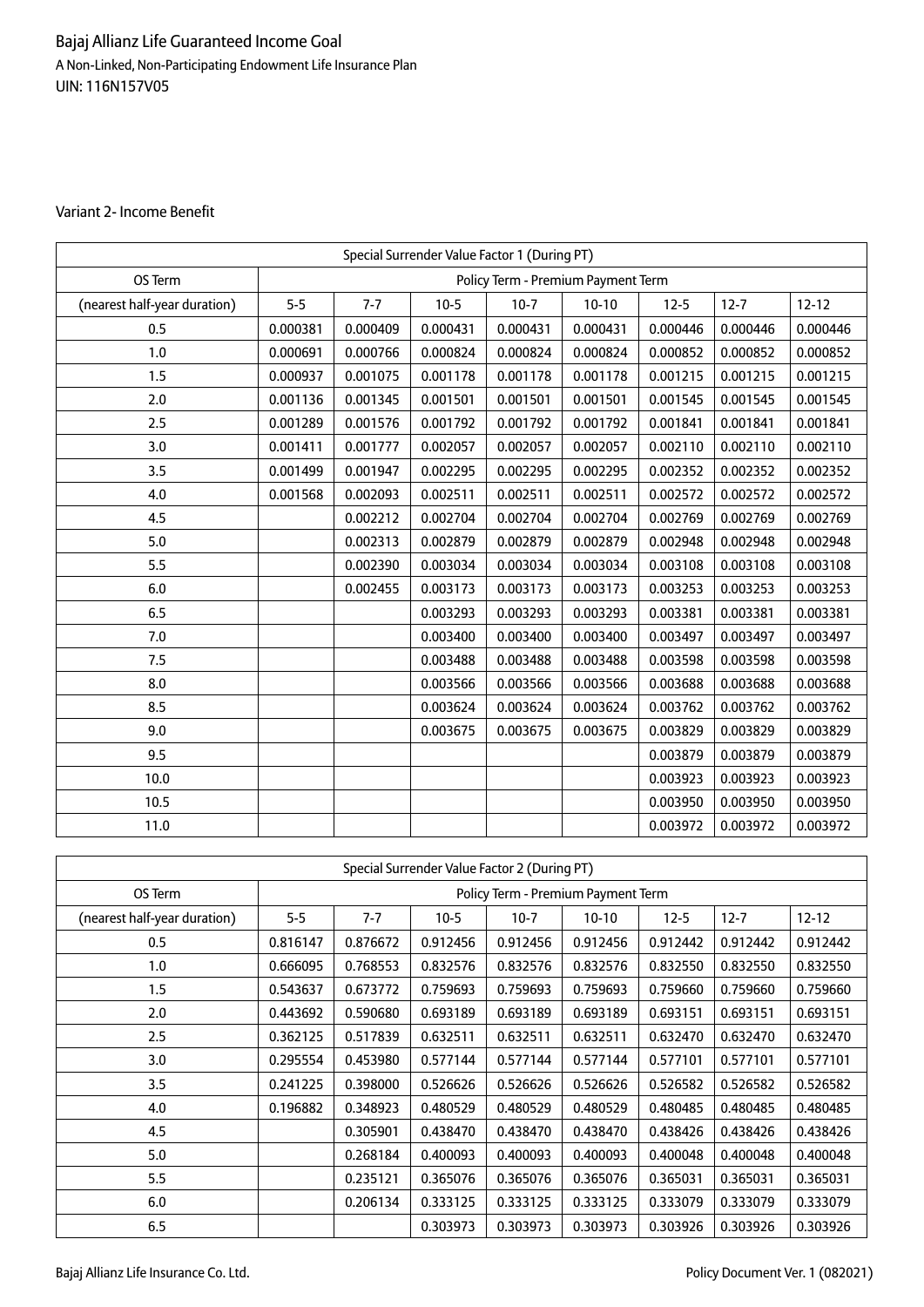| 7.0  |  | 0.277371 | 0.277371 | 0.277371 | 0.277325 | 0.277325 | 0.277325 |
|------|--|----------|----------|----------|----------|----------|----------|
| 7.5  |  | 0.253101 | 0.253101 | 0.253101 | 0.253053 | 0.253053 | 0.253053 |
| 8.0  |  | 0.230955 | 0.230955 | 0.230955 | 0.230906 | 0.230906 | 0.230906 |
| 8.5  |  | 0.210750 | 0.210750 | 0.210750 | 0.210699 | 0.210699 | 0.210699 |
| 9.0  |  | 0.192312 | 0.192312 | 0.192312 | 0.192260 | 0.192260 | 0.192260 |
| 9.5  |  |          |          |          | 0.175438 | 0.175438 | 0.175438 |
| 10.0 |  |          |          |          | 0.160087 | 0.160087 | 0.160087 |
| 10.5 |  |          |          |          | 0.146081 | 0.146081 | 0.146081 |
| 11   |  |          |          |          | 0.133301 | 0.133301 | 0.133301 |

### Variant 2 - Income Benefit – PV Factors (as mentioned in Section 9e(4))

| Surrender Value Factor (After PT) |          |          |          |          |                                    |          |          |           |
|-----------------------------------|----------|----------|----------|----------|------------------------------------|----------|----------|-----------|
| OS GMI Period                     |          |          |          |          | Policy Term - Premium Payment Term |          |          |           |
| (nearest half-year duration)      | $5-5$    | $7 - 7$  | $10 - 5$ | $10-7$   | $10-10$                            | $12 - 5$ | $12 - 7$ | $12 - 12$ |
| 0.5                               | 0.967189 | 0.968321 | 0.967189 | 0.968321 | 0.969458                           | 0.967189 | 0.968321 | 0.970599  |
| 1.0                               | 0.935454 | 0.937647 | 0.935454 | 0.937647 | 0.939850                           | 0.935454 | 0.937647 | 0.942063  |
| 1.5                               | 0.934617 | 0.937091 | 0.934617 | 0.937091 | 0.939514                           | 0.934818 | 0.937218 | 0.941829  |
| 2.0                               | 0.903951 | 0.907406 | 0.903951 | 0.907406 | 0.910820                           | 0.904146 | 0.907528 | 0.914138  |
| 2.5                               | 0.902442 | 0.906413 | 0.902442 | 0.906413 | 0.910220                           | 0.903005 | 0.906761 | 0.913718  |
| 3.0                               | 0.872831 | 0.877699 | 0.872831 | 0.877699 | 0.882420                           | 0.873376 | 0.878036 | 0.886854  |
| 3.5                               | 0.870549 | 0.876212 | 0.870549 | 0.876212 | 0.881524                           | 0.871663 | 0.876889 | 0.886226  |
| 4.0                               | 0.841985 | 0.848455 | 0.841985 | 0.848455 | 0.854601                           | 0.843062 | 0.849110 | 0.860171  |
| 4.5                               | 0.838811 | 0.846411 | 0.838811 | 0.846411 | 0.853375                           | 0.840698 | 0.847538 | 0.859310  |
| 5.0                               | 0.811288 | 0.819598 | 0.811288 | 0.819598 | 0.827312                           | 0.813114 | 0.820689 | 0.834046  |
| 5.5                               |          | 0.816926 |          | 0.816926 | 0.825719                           |          | 0.818640 | 0.832929  |
| 6.0                               |          | 0.791047 |          | 0.791047 | 0.800500                           |          | 0.792706 | 0.808440  |
| 6.5                               |          | 0.787666 |          | 0.787666 | 0.798501                           |          | 0.790125 | 0.807039  |
| 7.0                               |          | 0.762714 |          | 0.762714 | 0.774113                           |          | 0.765095 | 0.783311  |
| 7.5                               |          |          |          |          | 0.771663                           |          |          | 0.781597  |
| 8.0                               |          |          |          |          | 0.748095                           |          |          | 0.758618  |
| 8.5                               |          |          |          |          | 0.745146                           |          |          | 0.756561  |
| 9.0                               |          |          |          |          | 0.722388                           |          |          | 0.734318  |
| 9.5                               |          |          |          |          | 0.718886                           |          |          | 0.731884  |
| 10.0                              |          |          |          |          | 0.696930                           |          |          | 0.710366  |
| 10.5                              |          |          |          |          |                                    |          |          | 0.707521  |
| 11.0                              |          |          |          |          |                                    |          |          | 0.686719  |
| 11.5                              |          |          |          |          |                                    |          |          | 0.683422  |
| 12.0                              |          |          |          |          |                                    |          |          | 0.663329  |

Note:

(1) Outstanding term to be calculated as the difference between (maturity date and policy surrender date) divided by 365, rounded to nearest half year

(2) Outstanding GMI Period to be calculated as the difference between (guaranteed maturity instalment period and policy surrender date) divided by 365, rounded to nearest half year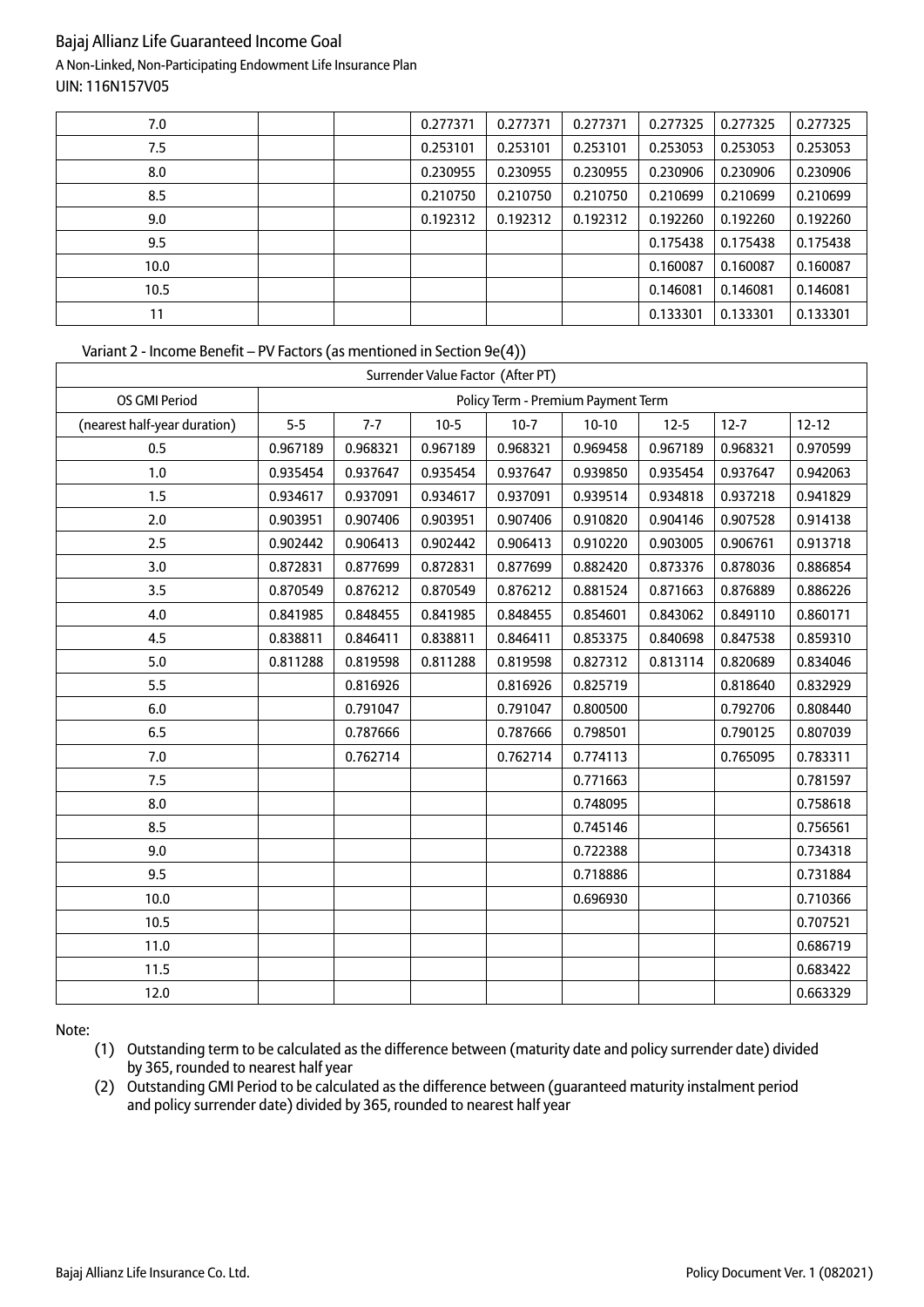### A Non-Linked, Non-Participating Endowment Life Insurance Plan

### UIN: 116N157V05

### Annexure AA

Section 38 of Insurance Act, 1938, as amended from time to time – Assignment and Transfer of Insurance Policies

Assignment or transfer of a Policy should be in accordance with section 38 of the Insurance Act, 1938, as amended by The Insurance Laws (Amendment) Act, 2015 dated 20.03.2015. The extant provisions in this regard are as follows:

- 1. This Policy may be transferred / assigned, wholly or in part, with or without consideration.
- 2. An assignment may be effected in a Policy by an endorsement upon the Policy itself or by a separate instrument under notice to the Company.
- 3. The instrument of assignment should indicate the fact of transfer or assignment and the reasons for the assignment or transfer, antecedents of the assignee and terms on which assignment is made.
- 4. The assignment must be signed by the transferor or assignor or duly authorized agent and attested by at least one witness.
- 5. The transfer of assignment shall not be operative as against the Company until a notice in writing of the transfer or assignment and either the said endorse ment or instrument itself or copy there of certified to be correct by both transferor and transferee or their duly authorized agents have been delivered to the Company.
- 6. Fee to be paid for assignment or transfer can be specified by the IRDAI through Regulations.
- 7. On receipt of notice with fee, the insurer should Grant a written acknowledgement of receipt of notice. Such notice shall be conclusive evidence against the Company of duly receiving the notice.
- 8. If the Company maintains one or more places of business, such notices shall be delivered only at the place where the Policy is being serviced.
- 9. The Company may accept or decline to act upon any transfer or assignment or endorsement, if it has sufficient reasons to believe that it is (a) not bona-fide or (b) not in the interest of the Policyholder / Life Assured or (c) not in public interest or (d) is for the purpose of trading of the Policy.
- 10. Before refusing to act upon endorsement, the Company should record the reasons in writing and communicate the same in writing to Policyholder within 30 days from the date of Policyholder giving a notice of transfer or assignment.
- 11. In case of refusal to act upon the endorsement by the Company, any person aggrieved by the refusal may prefer a claim to IRDAI within 30 days of receipt of the refusal letter from the Company.
- 12. The priority of claims of persons interested in the Policy would depend on the date on which the notices of assignment or transfer is delivered to the Company; where there are more than one instruments of transfer or assignment, the priority will depend on dates of delivery of such notices. Any dispute in this regard as to priority should be referred to IRDAI.
- 13. Every assignment or transfer shall be deemed to be absolute assignment or transfer and the assignee or transferee shall be deemed to be absolute assignee or transferee, except
- a. where assignment or transfer is subject to terms and conditions of transfer or assignment OR
- b. where the transfer or assignment is made upon condition that
- i. the proceeds under the Policy shall become payable to Policyholder or Nominee(s) in the event of assignee or transferee dying before the Life Assured OR ii. the Life Assured surviving the Policy Term
- Such conditional assignee will not be entitled to obtain a loan on Policy or surrender the Policy. This provision will prevail notwithstanding any law or custom having force of law which is contrary to the above position.
- 14. In other cases, the Company shall, subject to terms and conditions of assignment, recognize the transferee or assignee named in the notice as the absolute transferee or assignee and such person
- a. shall be subject to all liabilities and equities to which the transferor or assignor was subject to at the date of transfer or assignment and
- b. may institute any proceedings in relation to the Policy
- c. obtain loan under the Policy or surrender the Policy without obtaining the consent of the transferor or assignor or making him a party to the proceedings
- 15. Any rights and remedies of an assignee or transferee of the Policy under an assignment or transfer effected before commencement of The Insurance Laws (Amendment) Act, 2015 shall not be affected by this section.

[Disclaimer: Section 38 of the Insurance Act, 1938, as amended from time to time shall be applicable. Policy Holders are advised to refer to Original text of Section 38 as amended from time to time for complete and accurate details. ]

### Annexure BB

Section 39 of the Insurance Act, 1938, as amended from time to time – Nomination by Policyholder

- Nomination of a life insurance Policy is as below in accordance with Section 39 of the Insurance Act, 1938, as amended by The Insurance Laws (Amendment) Act, 2015 dated 20.03.2015. The extant provisions in this regard are as follows:
- 1. The Policyholder of a life insurance Policy on his own life may nominate a person or persons to whom money secured by the Policy shall be paid in the event of his death.
- 2. Where the Nominee is a minor, the Policyholder may appoint any person to receive the money secured by the policy in the event of Policyholder's death during the minority of the Nominee. The manner of appointment to be laid down by the Company.
- Nomination can be made at any time before the maturity of the Policy.
- 4. Nomination may be incorporated in the text of the Policy itself or may be endorsed on the Policy communicated to the Company and can be registered by the Company in the records relating to the Policy.
- 5. Nomination can be cancelled or changed at any time before Policy matures, by an endorsement or a further endorsement or a will as the case may be.
- 6. A notice in writing of change or cancellation of nomination must be delivered to the Company for the Company to be liable to such Nominee. Other wise, Company will not be liable if a bona-fide payment is made to the person named in the text of the Policy or in the registered records of the Company.
- 7. Fee to be paid to the Company for registering change or cancellation of a nomination can be specified by the IRDAI through Regulations.
- 8. On receipt of notice with fee, the Company should grant a written acknowledgement to the Policyholder of having registered a nomination or cancellation or change thereof.
- 9. A transfer or assignment made in accordance with section 38 of Insurance Act, 1938, as amended from time to time, shall automatically cancel the nomina tion except in case of assignment to the Company or other transferee or assignee for purpose of loan or against security or its reassignment after repay ment. In such case, the nomination will not get cancelled to the extent of Company's or transferee's or assignee's interest in the Policy. The nomination will get revived on repayment of the loan.
- 10. The right of any creditor to be paid out of the proceeds of any Policy of life insurance shall not be affected by the nomination.
- 11. In case of nomination by Policyholder whose life is insured, if the Nominees die before the Policyholder, the proceeds are payable to Policyholder or his heirs or legal representatives or holder of succession certificate.
- 12. In case Nominee(s) survive the person whose life is insured, the amount secured by the Policy shall be paid to such survivor(s).
- 13. Where the Policyholder whose life is insured nominates his/her (a) parents or (b) spouse or (c) children or (d) spouse and children or (e) any of them, the Nominees are beneficially entitled to the amount payable by the Company to the Policyholder unless it is proved that Policyholder could not have conferred such beneficial title on the Nominee having regard to the nature of his title.
- 14. If Nominee(s) die after the Policyholder but before his share of the amount secured under the Policy is paid, the share of the expired Nominee(s) shall be payable to the heirs or legal representative of the Nominee(s) or holder of succession certificate of such Nominee(s).
- 15. The provisions of sub-section 13 and sub-section 14 shall apply to all life insurance Policies maturing for payment after the commencement of The Insur ance Laws (Amendment) Act, 2015 (i.e 20.03.2015).